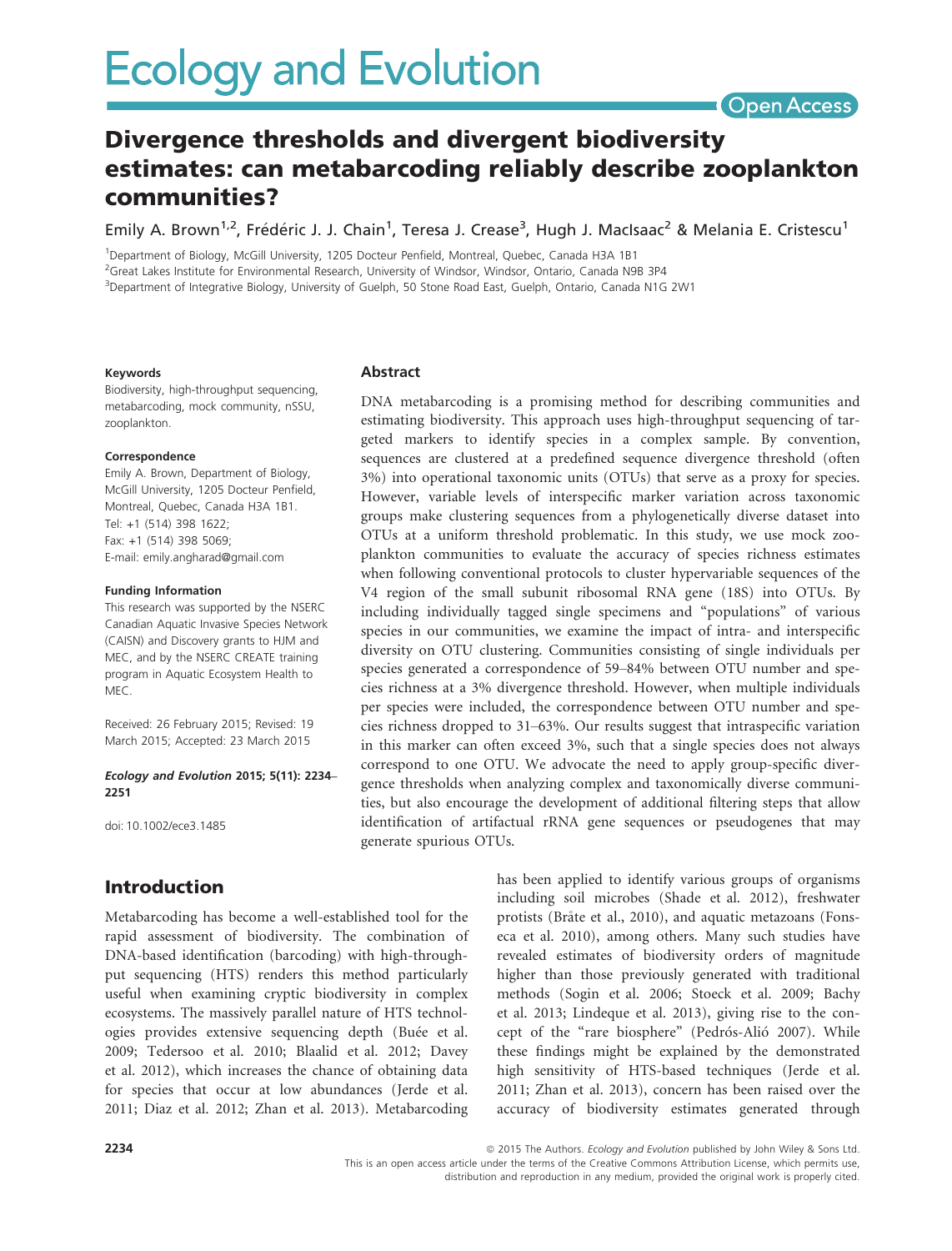metabarcoding (Reeder and Knight 2009; Huse et al. 2010; Quince et al. 2011).

A number of technical considerations are associated with metabarcoding, some of which are better understood than others (Cristescu 2014). For example, it is well recognized that the unprecedented amounts of sequencing data generated by HTS are not error free (Huse et al. 2007). Pyrosequencing is frequently used in metabarcoding studies because it generates relatively long reads, which are often necessary to distinguish species, but it does have a high error rate in homopolymer regions (Margulies et al. 2005). Metabarcoding also involves PCR amplification of a "barcode" region, which can introduce noise into the data as polymerases do not replicate DNA perfectly, and chimeric sequences can form (Meyerhans et al. 1990; Gaspar and Thomas 2013). Numerous studies have examined the various programs and algorithms developed for filtering HTS datasets, with the aim to filter out errors and artifacts that were introduced during sequencing and PCR (Schloss et al. 2011; Sun et al. 2012; Gaspar and Kelley Thomas 2013). A simple approach, often applied in conjunction with additional quality filters, excludes singletons (sequences that occur only once) from datasets, as erroneous and artifactual sequences are likely to be generated during a single random event. Quality-filtered reads are often grouped at a user-defined sequence divergence threshold into clusters known as operational taxonomic units (OTUs) in order to characterize the taxonomic composition of a PCR-amplified community (Bonder et al. 2012). However, even after extensive quality filtering, spurious OTUs may still be produced (Quince et al. 2009; Kunin et al. 2010; Behnke et al. 2011).

Many of the metabarcoding studies carried out to date have focused on the amplification of hypervariable regions of the small subunit (SSU) rRNA genes, with sequences more than 3% divergent often recognized as belonging to different OTUs (Sogin et al. 2006; Huber et al. 2007; Stoeck et al. 2009). The V4 domain is the largest variable region of the eukaryotic SSU (18S) rRNA gene (Hadziavdic et al. 2014) and has been used to reveal the composition of complex eukaryote communities (Lindeque et al. 2013; He et al. 2014). Eukaryotic rRNA genes are organized in tandemly repeated arrays within a genome (Bik et al. 2012), and the number of gene copies can vary by several orders of magnitude across taxa (Prokopowich et al. 2003; Zhu et al. 2005). The number of rRNA gene copies can also vary within species (Averbeck and Eickbush 2005; Eagle and Crease 2012), and intragenomic variation can be extensive (James et al. 2009; Ambrose and Crease 2011). The V4 domain of the 18S gene not only has high nucleotide substitution rates, but also high indel rates (Wuyts et al. 2000). Depending on the clustering divergence threshold applied, sequence variants originating from a single genome/species might form multiple OTU clusters and thus be interpreted as representing distinct species, thereby inflating biodiversity estimates. This becomes particularly problematic when using HTS methods that may be capable of detecting even lowfrequency 18S copies (Lindner et al. 2013). Intraspecific variation in 18S may complicate the correlation between OTU number and species richness, and variation in levels of intraspecific and interspecific variation across species will make using a uniform divergence threshold problematic, especially when examining a phylogenetically diverse community.

Without empirical data, there is no objective way to select the algorithm or input parameters that best recover actual species boundaries. Previous studies have shown that the divergence threshold applied when clustering sequences into OTUs has a large impact on the number of OTUs generated (Fonseca et al. 2010; Behnke et al. 2011; Egge et al. 2013). However, if the number of species present within a community is not known a priori, it is difficult to know which threshold most accurately estimates species richness. Artificially assembled or mock communities provide a solution to this problem, as the identity and number of species contained within the community is known. For example, Behnke et al. (2011) used a mock protistan community to show that diversity can be overestimated up to threefold even when clustering sequences at the commonly accepted 3% divergence threshold. Behnke et al. (2011) also found that the divergence threshold necessary to best reflect true diversity varied across taxon groups, with clustering at 4% sequence divergence accurately reflecting the number of ciliate species, but clustering at 9% still overestimating rhizarian diversity. More recently, Decelle et al. (2014) investigated intracellular diversity within 18S, but as did Behnke et al. (2011), examined only protists. Given the widespread use of highly variable markers such as 18S, it is imperative to understand the limitations inherent in HTS of rRNA gene amplicon libraries before undertaking large-scale studies to answer ecological or health-related questions about species diversity (Diaz et al. 2012). Many urgent conservation projects rely on accurate biodiversity estimates and would be greatly advanced by extensive metabarcoding studies that assess genetic variation across a broad range of metazoan groups and markers. Such studies would allow the estimation of interspecific variation and the application of group-specific thresholds when OTU clustering. Moreover, thorough examination of genetic variation within markers would allow evaluation of marker efficiency – if species are to be readily distinguished, intraspecific variation must be consistently lower than interspecific variation (i.e., a barcoding gap (Hebert et al.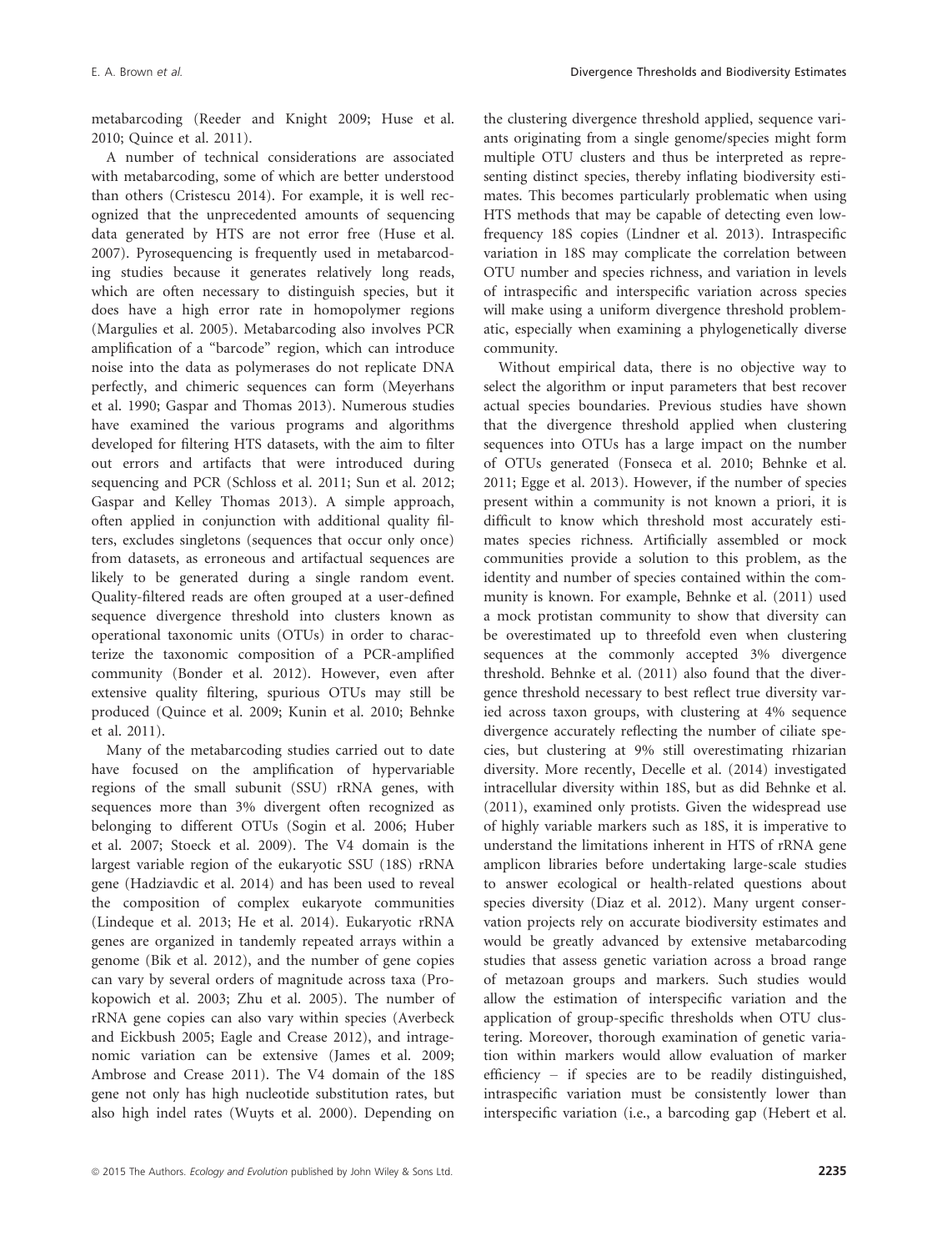2003) must be present). However, the extent of intraspecific and intragenomic variation in metabarcoding markers is often unknown.

In this study, we examine the correspondence between OTU number and species richness in mock communities of zooplankton while following conventional OTU clustering procedures. Specifically, we explore levels of intraand interspecific divergence within these communities using pyrosequencing of 18S V4 amplicons and evaluate the clustering threshold necessary for the accurate estimation of species richness across diverse taxonomic groups. We apply a new approach that allows the sequences generated by the species or taxonomic groups present in our communities to be easily identified. This approach enables the separation and independent examination of sequences generated by single individuals or multiple individuals ("populations").

We constructed four complex zooplankton communities consisting of species present either as single individuals or as "populations" at different densities. Each individual and population was individually tagged by incorporating different short sequence motifs in the primers. We included populations of different sizes to examine whether the same divergence threshold can be applied to samples with elevated levels of intraspecific variation. As far as we know, this is the first time that complex mock communities with multiple layers of genetic variation have been independently tagged and used to validate OTU estimates.

Although the use of tagged primers facilitates the examination of intra- and interspecific variation, individuals in natural communities are mass-DNA-extracted and thus cannot be tagged individually. Therefore, we also examined "untagged" communities, that is, DNA templates containing individuals of multiple species that were not amplified with tagged primers. For each tagged individual, tagged population, and untagged community, we tested whether the OTUs generated correspond to the expected species. As levels of intraspecific variation may vary across species, we also test whether a uniform divergence threshold is appropriate when clustering sequences generated from a phylogenetically diverse community into OTUs.

## Materials and Methods

#### Assembly of the mock communities

Four mock zooplankton communities were constructed in order to evaluate the intraspecific and interspecific divergence levels within the V4 region of 18S across various taxonomic groups. The mock communities included species drawn from broad taxonomic groups including representatives of Mollusca, Tunicata, Rotifera, and six crustacean taxa (Amphipoda, Anostraca, Cladocera, Cirripedia, Copepoda, and Decapoda). These specimens were identified to the species or genus level by taxonomists, with a few exceptions that were identified to the family level. Two communities, hereafter referred to as "Tagged Individuals Community" and "Tagged Populations Community," consisted of either single individuals of 20 species (Table S1) or populations of 13 species (Table S2), respectively, that were separately PCR-amplified with tagged primers. An additional two communities consisted of either single individuals of 61 species (Table S3) or populations of 14 species (Table S4) that were mass-DNA-extracted and PCRamplified together without the use of tagged primers (i.e., Untagged Individuals Community and Untagged Populations Community). The inclusion of single individuals in the Individuals Communities allowed examination of intragenomic variation, with the expectation that each individual returns a single OTU. The Populations Communities allowed examination of intraspecific variation, as each species was represented by multiple individuals (or "populations"). Including multiple species in both the Individuals and Populations Communities also allowed examination of interspecific variation.

Samples of individuals and populations were prepared in microcentrifuge tubes and stored at  $-20^{\circ}$ C. Many species were preserved in 95% ethanol, in which case they were sequentially washed in sterile distilled water prior to DNA extraction to remove ethanol and contaminants, such as algae and other zooplankton. Live animals were similarly washed to remove contaminants. Whole individuals of small animals such as copepods and Daphnia were used. We were careful to ensure that brooding animals were not used, and where possible, males were selected. Larger animals such as Leptodora kindtii and adult Corbicula fluminea were dissected to yield a small piece of tissue with roughly equivalent volume as that of an adult daphniid. Once the individuals/populations/communities were assembled in tubes, any fluid remaining from the washing process was removed by centrifugation at 6797 g for 3 min. The supernatant was subsequently examined under the microscope to ensure that no animals or tissue were lost during this process.

#### Tagged individuals community

Single individuals of 20 zooplankton species (Table S1) were independently DNA-extracted and amplified with unique tagged primers (see below for information on DNA extraction, PCR, and cleaning protocols). Cleaned PCR products of these individuals were quantified and pooled such that each individual was present at equimolar concentrations.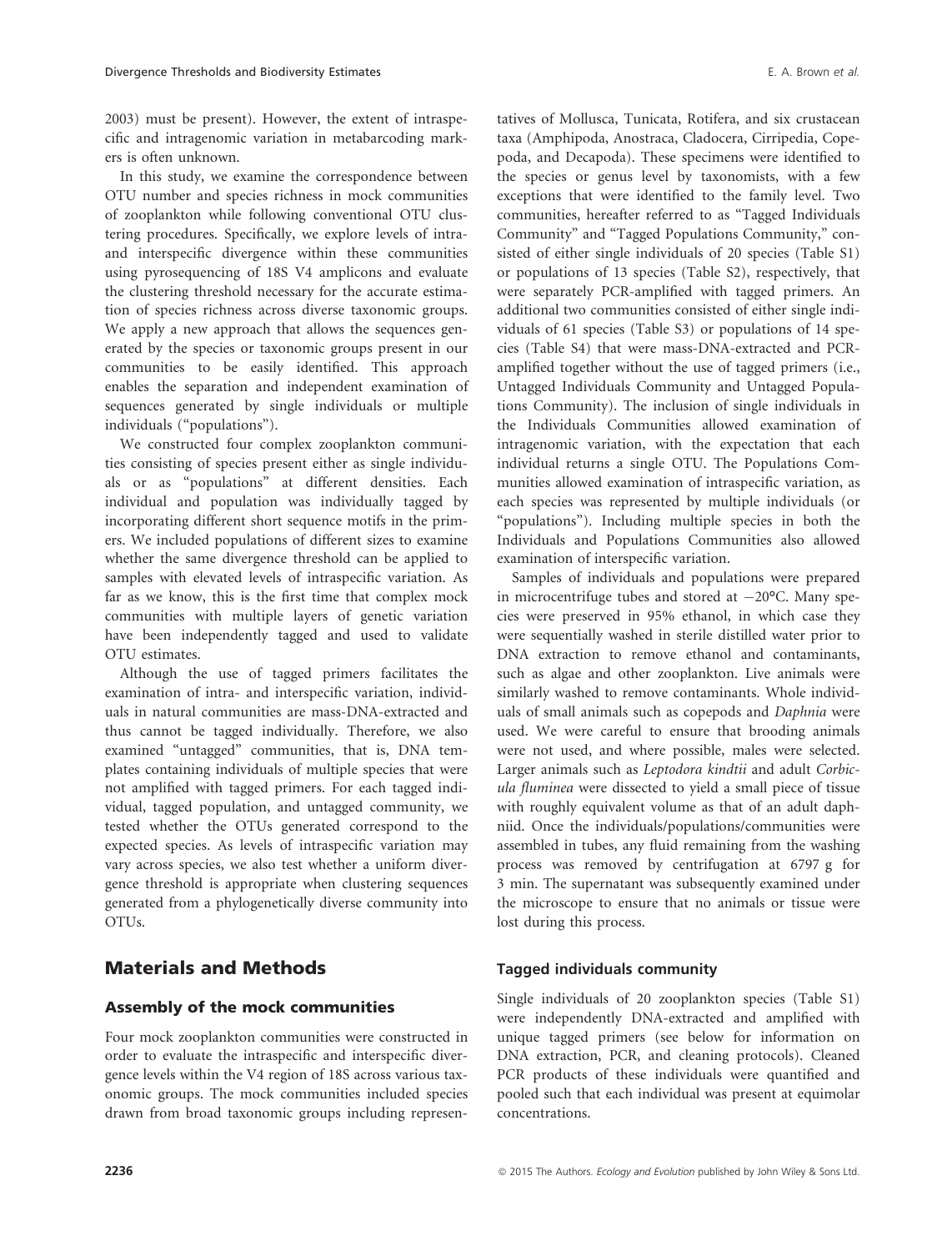#### Untagged individuals community

A single individual (or part of an individual) from 61 zooplankton species of eight taxonomic groups (Table S3) was included in this community. As Qiagen recommends against overloading their DNeasy spin columns, the community was assembled in four separate microcentrifuge tubes, each containing between 14 and 16 individuals. These four subcommunities were DNA-extracted, PCRamplified with the same primer pair, and pooled to form the Untagged Individuals Community, with the aim of equal representation for each species.

#### Tagged populations community

In total, 24 "populations" – multiple individuals of a single species collected from a single location – were separately DNA-extracted and amplified using tagged primers (Table S2). These populations came from six of the taxonomic groups investigated in this study. For some groups, "low" (~five individuals), "medium" (~10 individuals), and "high" (~30 individuals) populations were included. PCR products were pooled together, with each individual represented by an equal amount of DNA. For example, a population of 10 individuals contained twice the amount of DNA compared to a population of five individuals.

#### Untagged populations community

A total of 76 individuals from 14 zooplankton species (Table S4) were combined, with these species present at different densities (between 1 and 23 individuals). As with the Untagged Individuals Community, this community was assembled in four separate microcentrifuge tubes, each containing between 17 and 23 individuals. These subcommunities were DNA-extracted and PCR-amplified with the same primer pair, before being pooled to form the Untagged Populations Community.

#### DNA extraction, PCR amplification, and pyrosequencing

Total genomic DNA was isolated using DNeasy Blood and Tissue Kits (Qiagen, Venlo, Limburg, Netherlands) following the manufacturer's protocol. The quality and quantity of each DNA extraction were assessed using Quant-iT PicoGreen dsDNA Assay kit (Invitrogen, Carlsbad, CA, USA). Approximately 400–600 bp of the V4 region of the 18S gene was amplified using a primer pair developed by Zhan et al. (2013) (Uni18S: AG-GGCAAKYCTGGTGCCAGC; Uni18SR: GRCGGTATC-TRATCGYCTT). Each PCR mixture (25  $\mu$ L) consisted of approximately 100 ng of genomic DNA,  $1 \times$  PCR buffer, each primer, and 2 U of Taa DNA polymerase Genscript, Piscataway, NJ, USA). PCR cycling parameters consisted of an initial denaturation step at 95°C for 5 min, followed by 25 amplification cycles of 95°C for 30 sec, 50°C for 30 sec, 72°C for 90 sec, and a final elongation step at 72°C for 10 min. In order to reduce the effect of PCR biases that may have occurred in any given reaction, each of the four untagged subcommunities was PCR-amplified eight times, each individual of the Tagged Individuals Community was amplified twice, and each population of the Tagged Populations Community was amplified three times. The number of independent amplifications performed was scaled roughly to the number of individuals included in each reaction. Equimolar aliquots of each replicate were then pooled for sequencing.

2 mmol/L of Mg<sup>2+</sup>, 0.2 mmol/L of dNTPs, 0.4  $\mu$ mol/L of

To ensure sample recognition in downstream analyses in the Tagged Communities, each individual and population was amplified with tagged primers – the forward primer was tagged specifically for each sample using unique 10-bp tags (MID sequences) approved by Roche (Technical bulletin 005-2009, Roche Diagnostics Corp., Basel, Switzerland) (Fig. 1). For all primers, including those untagged, Roche 454 adaptors were attached in order to make them compatible with pyrosequencing procedures. All PCR products were cleaned using the solid-phase reversible immobilization (SPRI) paramagnetic beadbased method (ChargeSwitch, Invitrogen). Cleaned PCR products were quantified using gel electrophoresis and PicoGreen and pooled together as described above. Finally, two samples were prepared for pyrosequencing at the  $\frac{1}{2}$  PicoTiter plate scale – the Tagged and Untagged Individuals Communities were pooled to form one sample, and the Tagged and Untagged Population Communities were pooled to form the other. We aimed to have each individual within the two pools at equimolar concentration. Pyrosequencing was performed using 454 FLX Adaptor A on a GS-FLX Titanium platform (454 Life Sciences, Branford, CT, USA) by Genome Quebec.

#### Data analysis

Raw sequence reads were analyzed using the UPARSE algorithm, implemented in USEARCH version 7.0.1090 (Edgar 2013). UPARSE was previously tested on a subset of our dataset (Flynn et al. 2015; THIS ISSUE) and was found to outperform alternative clustering algorithms (mothur and UCLUST) in terms of the accuracy of the species richness estimates generated. Reads with sequencing errors in the forward primer and tag were removed from the dataset using the python scripts provided with UPARSE. These scripts also trim the sequences at the primer sites such that the forward primer and tag sequences are removed. Reads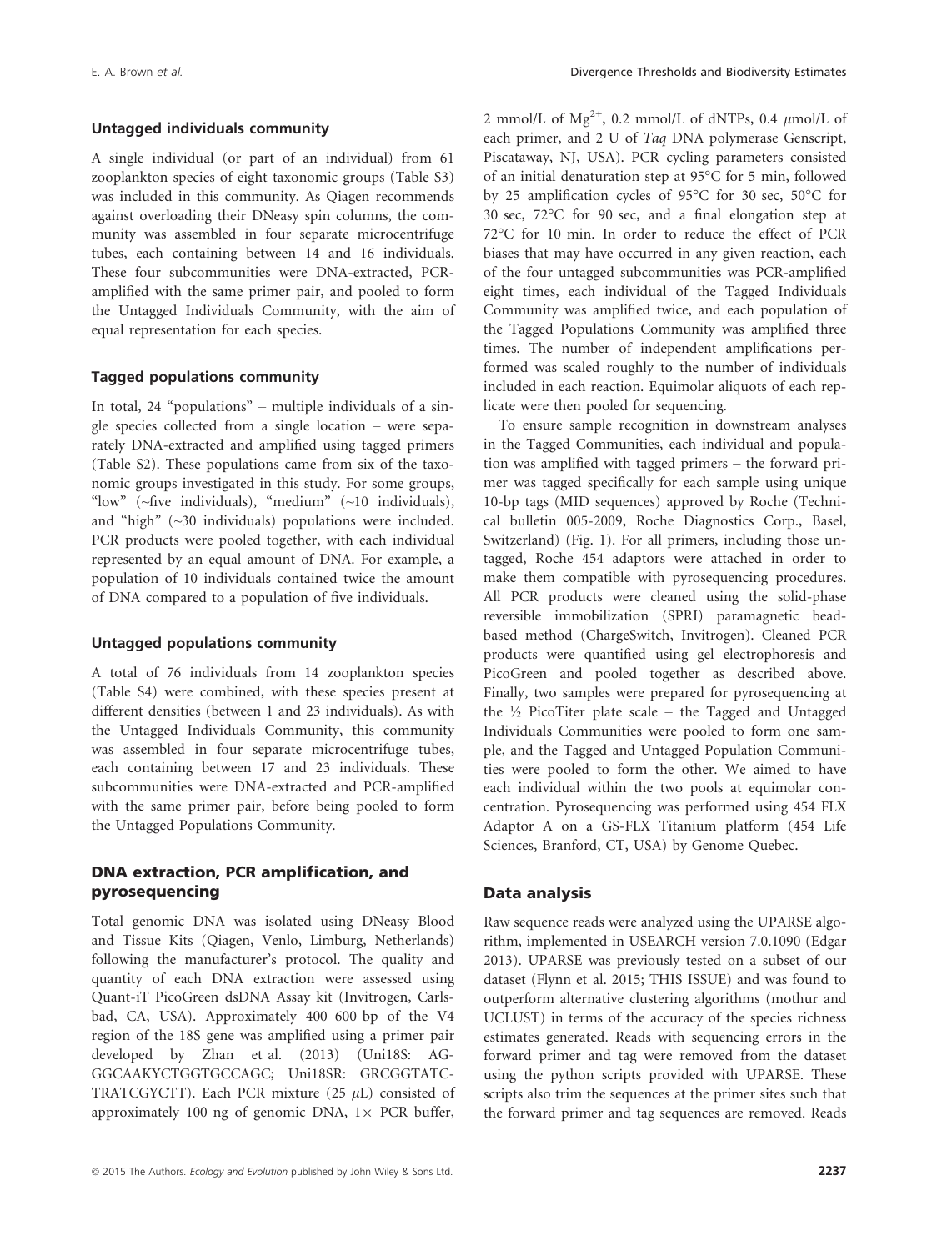

Figure 1. The use of complex mock communities that involve tagged primers to allow the separation and independent analysis of the sequences generated by different species or taxonomic groups. This method facilitates the identification of intra- and interspecific divergence levels. It also allows researchers to calibrate the thresholds of sequence divergence for all targeted taxonomic groups.

were then trimmed to 400 bp, as not all sequences reached the reverse primer and sequence quality generally decreased beyond 400 bp (see Fig. S1). Sequences were also quality-filtered using a maximum expected error threshold of 0.5. The resulting reads were dereplicated (collapsed to unique sequences) and then clustered into operational taxonomic units (OTUs) using the UPARSE-OTU algorithm. The way that gaps in sequences are treated during OTU clustering is important when examining sequences that are prone to indels (Flynn et al. 2015, THIS ISSUE). For example, the UPARSE-OTU algorithm expects globally alignable sequences and by default treats each gap as an independent mutational event when calculating divergence between sequences. Therefore, terminal gaps created after sequence alignment during the OTU clustering affect divergence estimates. However, given the size of the datasets analyzed and the substantial length variation in V4, it is not feasible to conduct sequence alignments prior to sequence trimming and OTU clustering, as the accuracy of the alignment would be questionable.

Reads that occur within pyrosequencing datasets only once ("singletons") are often considered to be artifacts, but it is also possible that they are low-abundance biological variants that were only sampled once from the pool of DNA. Thus, we present results from analyses in which singletons were either included or excluded from the data. Reads were clustered with sequence divergence thresholds from 1% to 10%. Although chimera detection is incorporated into the UPARSE clustering algorithm, we also used the algorithm UCHIME (Edgar et al. 2011), implemented in USEARCH version 7.0.1090, to remove remaining putative chimeras.

For taxonomic annotation, we performed a local BLAST (Altschul et al. 1990) search of each OTU (using the representative sequence as determined by UPARSE) versus local reference databases. The local reference databases were constructed for each community by downloading 18S sequences for each species in the community from the NCBI nucleotide database and the SILVA database (Quast et al. 2013). If the sequence for a particular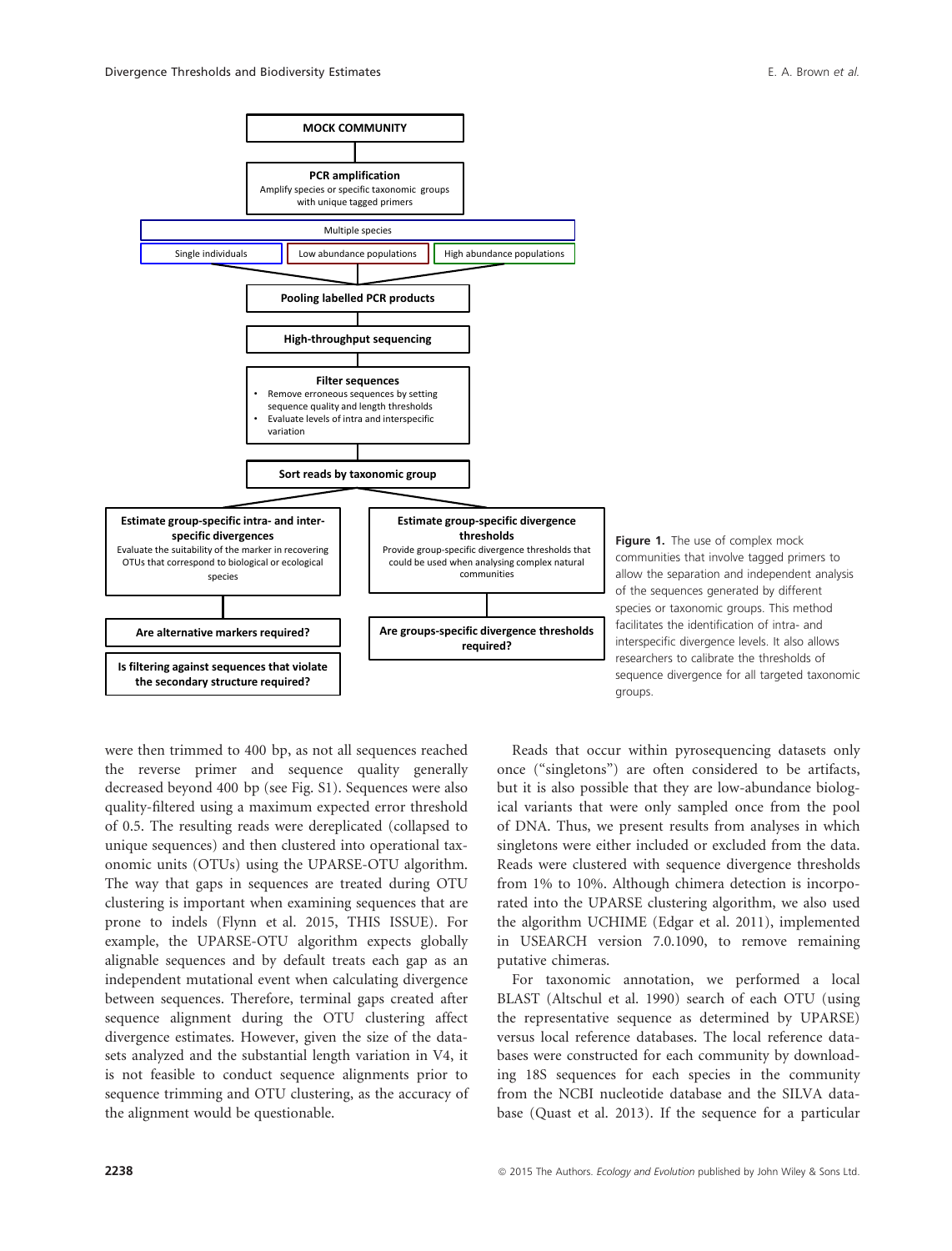species was not present within either of these databases, but that species could clearly be distinguished from others within the community (i.e., a species distantly related to other community members, as determined phylogenetically), we obtained the sequence of the closest available congeneric species. In cases where closely related species in the community needed to be distinguished, we used Sanger sequencing to generate an 18S V4 reference sequence that was added to our local BLAST database (Table S5). Some animals included in the community were only identified to the family level (e.g., Decapod larvae), in which case we either used Sanger sequencing to generate a reference sequence or included the sequence of a confamilial species from the NCBI database. The best BLAST hit against our local database was used to classify each sequence, and a positive identification was defined as a hit with at least 90% identity and an alignment length of at least 330 nucleotides with a database sequence. Although most hits returned >97% match (often a perfect match) with the reference sequence, these relatively relaxed thresholds were used to accommodate congeneric (or family level) reference sequences. In order to confirm which species were successfully amplified and sequenced within our communities, we also BLASTed all unfiltered reads against our local reference database. These unfiltered reads were raw reads that were only trimmed to remove the primer and tag regions, a process which also removed reads with sequence mismatches in these regions. Dendrograms of OTUs were generated using FastTree v 2.1.7 (Price et al. 2010).

### Results

#### Individuals community

A total of 610,914 raw sequences were generated for the pooled Tagged and Untagged Individuals Communities. Filtered sequences were subsequently separated into two datasets corresponding to the Tagged and Untagged Communities (totaling 115,902 and 430,845 sequences after removal of barcode and primer errors, respectively). A total of 8,736 and 20,487 unique sequences remained following dereplication of each respective community (Table 1).

#### Tagged individuals community

As each tag represented a different species and the data generated by each species were expected to form distinct OTUs, the filtered data encompassing 58,334 sequences for all 20 tagged individuals were clustered together (Table 2). Sequences derived from one individual (Dreissena polymorpha) were removed from further analysis Table 1. The number of raw reads generated by the two 454 sequencing runs (the Individuals and Populations Communities). Each run included both the Tagged and Untagged Communities.

|                                        | Individuals<br>community<br>610,914 |          | Populations<br>community |          |  |
|----------------------------------------|-------------------------------------|----------|--------------------------|----------|--|
|                                        |                                     |          | 625,239                  |          |  |
| Raw reads                              | Tagged                              | Untagged | Tagged                   | Untagged |  |
| Barcode/primer<br>error-filtered reads | 115,902                             | 430,845  | 404,052                  | 199,871  |  |
| Quality-filtered reads                 | 58,334                              | 229.435  | 296.944                  | 142.969  |  |
| Unique reads<br>including singletons   | 8736                                | 20,487   | 32,745                   | 20,077   |  |
| Singletons                             | 6338                                | 13.575   | 22,181                   | 14.102   |  |
| Unique reads<br>excluding singletons   | 2398                                | 6730     | 10,564                   | 5975     |  |

because its OTUs did not return a BLAST hit against this species, most likely as a result of contamination. With the 3% divergence threshold and singletons removed, clustering generated a single OTU for 16 of 19 (84%) tagged individuals, indicating a reasonable approximation of the number of known species in the dataset. Corbicula fluminea and Palaemonetes spp. generated two OTUs at the 3% threshold. Including singletons within the dataset resulted in additional OTUs for several species (Artemia salina, Cercopagis pengoi, Ciona intestinalis, Corbicula fluminea, Palaemonetes spp.). Conversely, the rotifer Brachionus calyciflorus was only identified when singletons were included in the dataset. This OTU was comprised of four singletons, demonstrating that singletons may allow detection of species at low abundance within communities.

We examined the threshold necessary to generate a single OTU in individuals that were represented by more than one OTU. When singletons were excluded, clustering at 4% divergence generated a single OTU for Corbicula fluminea, whereas 8% was necessary when singletons were included. Further examination of the representative sequences of the OTUs generated at 3% for Corbicula (when singletons are excluded) revealed that these sequences differed by 7-base pair (bp) substitutions and 4 small (1–6 bp) indels. A 10% divergence threshold was required to generate a single OTU for Palaemonetes spp. when singletons were included or excluded. Examination of the Palaemonetes OTU sequences showed that the high sequence divergence was caused by a single indel of 36 bp, each position of which was treated as a difference by the UPARSE-OTU algorithm during divergence estimation. When singletons were included, Artemia salina, Cercopagis pengoi, and Ciona intestinalis required divergence thresholds of 4%, 10%, and 8%, respectively, to generate a single OTU. Clustering the entire tagged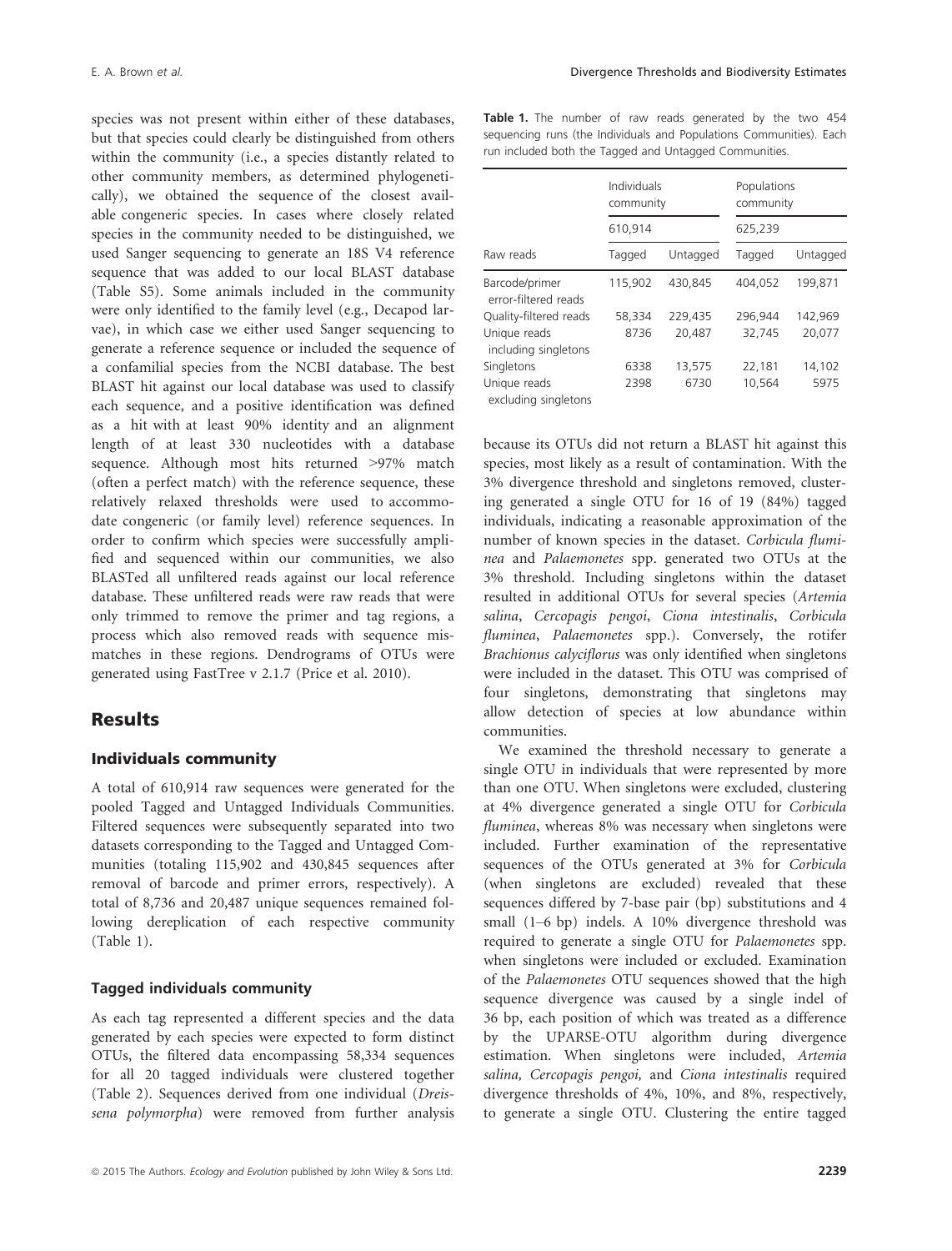|                           | Singletons excluded |                           |                  | Singletons included |                           |                  |
|---------------------------|---------------------|---------------------------|------------------|---------------------|---------------------------|------------------|
| Tagged individual         | No. OTUs            | Species matching OTU(s)   | No. reads in OTU | No. OTUs            | Species matching OTU(s)   | No. reads in OTU |
| Artemia salina            |                     | Artemia salina            | 795              | $\overline{2}$      | Artemia salina            | 962              |
|                           |                     |                           |                  |                     | Artemia salina            | 2                |
| Balanus crenatus          |                     | <b>Balanus crenatus</b>   | 6231             | 1                   | <b>Balanus</b> crenatus   | 6943             |
| Brachionus calyciflorus   |                     |                           |                  |                     | Brachionus calyciflorus   | 4                |
| Cancer spp.               | 1                   | Cancer spp.               | 418              | 1                   | Cancer spp.               | 544              |
| Cercopagis pengoi         |                     | Cercopagis pengoi         | 259              | 2                   | Cercopagis pengoi         | 327              |
|                           |                     |                           |                  |                     | Cercopagis pengoi         |                  |
| Ciona intestinalis        | 1                   | Ciona intestinalis        | 726              | 2                   | Ciona intestinalis        | 1057             |
|                           |                     |                           |                  |                     | Ciona intestinalis        |                  |
| Corbicula fluminea        | 2                   | Corbicula fluminea        | 23,420           | 4                   | Corbicula fluminea        | 25,497           |
|                           |                     | Corbicula fluminea        | 3874             |                     | Corbicula fluminea        | 3883             |
|                           |                     |                           |                  |                     | Corbicula fluminea        | 24               |
|                           |                     |                           |                  |                     | Corbicula fluminea        |                  |
| Daphnia mendotae          |                     | Daphnia mendotae          | 62               |                     | Daphnia mendotae          | 84               |
| Diacyclops thomasi        |                     | Cyclops spp.              | 158              |                     | Cyclops spp.              | 213              |
| Echinogammarus ischnus    |                     | Dikerogammarus villosus   | 2947             |                     | Dikerogammarus villosus   | 3324             |
| Epischura lacustris       |                     | Epischura lacustris       | 4209             |                     | Epischura lacustris       | 4969             |
| Leptodiaptomus ashlandi   | 1                   | Leptodiaptomus ashlandi   | 1764             |                     | Leptodiaptomus ashlandi   | 2107             |
| Mesocyclops edax          |                     | Mesocyclops edax          | 6                |                     | Mesocyclops edax          | 9                |
| Microsetella norvegica    |                     | Microsetella norvegica    | 215              |                     | Microsetella norvegica    | 259              |
| Oikopleura labradoriensis | 1                   | Oikopleura labradoriensis | 240              |                     | Oikopleura labradoriensis | 375              |
| Palaemonetes spp.         | 2                   | Palaemonetes pugio        | 3050             | 3                   | Palaemonetes pugio        | 3437             |
|                           |                     | Palaemonetes pugio        | 6                |                     | Palaemonetes pugio        | 9                |
|                           |                     |                           |                  |                     | Palaemonetes pugio        |                  |
| Pleuroxus denticulatus    |                     | Pleuroxus truncatus       | 76               |                     | Pleuroxus truncatus       | 102              |

Themisto libellula 1 Themisto libellula 2928 1 Themisto libellula 3383 Senecella calanoides 1 Senecella calanoides 26 1 Senecella calanoides 39

Table 2. OTUs generated after clustering the data for the Tagged Individuals Community using a 3% divergence threshold. Results are reported when singletons are excluded and included. The number of filtered reads that were clustered to form each OTU is reported.

dataset both with and without singletons at a 10% divergence threshold resulted in a single OTU for each individual.

#### Untagged individuals community

The Untagged Community contained individuals of 61 species, but only 49 of these (80%) were confirmed to have been successfully amplified and sequenced (Table S3). These reads generated 57 OTUs (82 OTUs with singleton sequences included) when clustering with UPARSE at the 3% threshold level (Table S6). Of these 57 OTUs, five did not return a hit when BLASTed against our local database. When these sequences were BLASTed against the NCBI-nt database, they were identified as either "uncultured eukaryote" or species not thought to be contained within the community (Lecithaster gibbosus and Pleuroxus aduncus). It is possible that these OTUs represent artifactual or contaminant sequences. On the other hand, Ceriodaphnia lacustris was not detected among our raw reads, but a cladoceran species clearly generated three OTUs, so it is also possible that this individual was misidentified and was in fact Pleuroxus aduncus or another chydorid.

The 52 OTUs that generated a local BLAST hit matched 42 species (of 49 successfully amplified and sequenced). Although we included a reference sequence within our BLAST database for each species within the community, some of the sequences from closely related species differed by <3% divergence, making it difficult to resolve them. For example, both Artemia salina and A. franciscana were included in the community and successfully sequenced as determined from the raw reads, but only A. salina was identified among the OTUs at the 3% threshold. Indeed, the reference sequences for these two species differ by only 0.25%. Balanus crenatus and B. glandula, two closely related species whose reference sequences differ by 3%, were both detected in the raw reads, but only one was identified via OTUs at the 3% threshold. While three Daphnia species were successfully amplified and pyrosequenced, the three OTUs generated identified only two Daphnia species, Daphnia parvula and Daphnia pulex. The reference sequence of the latter is just 1% divergent from the reference sequences of the third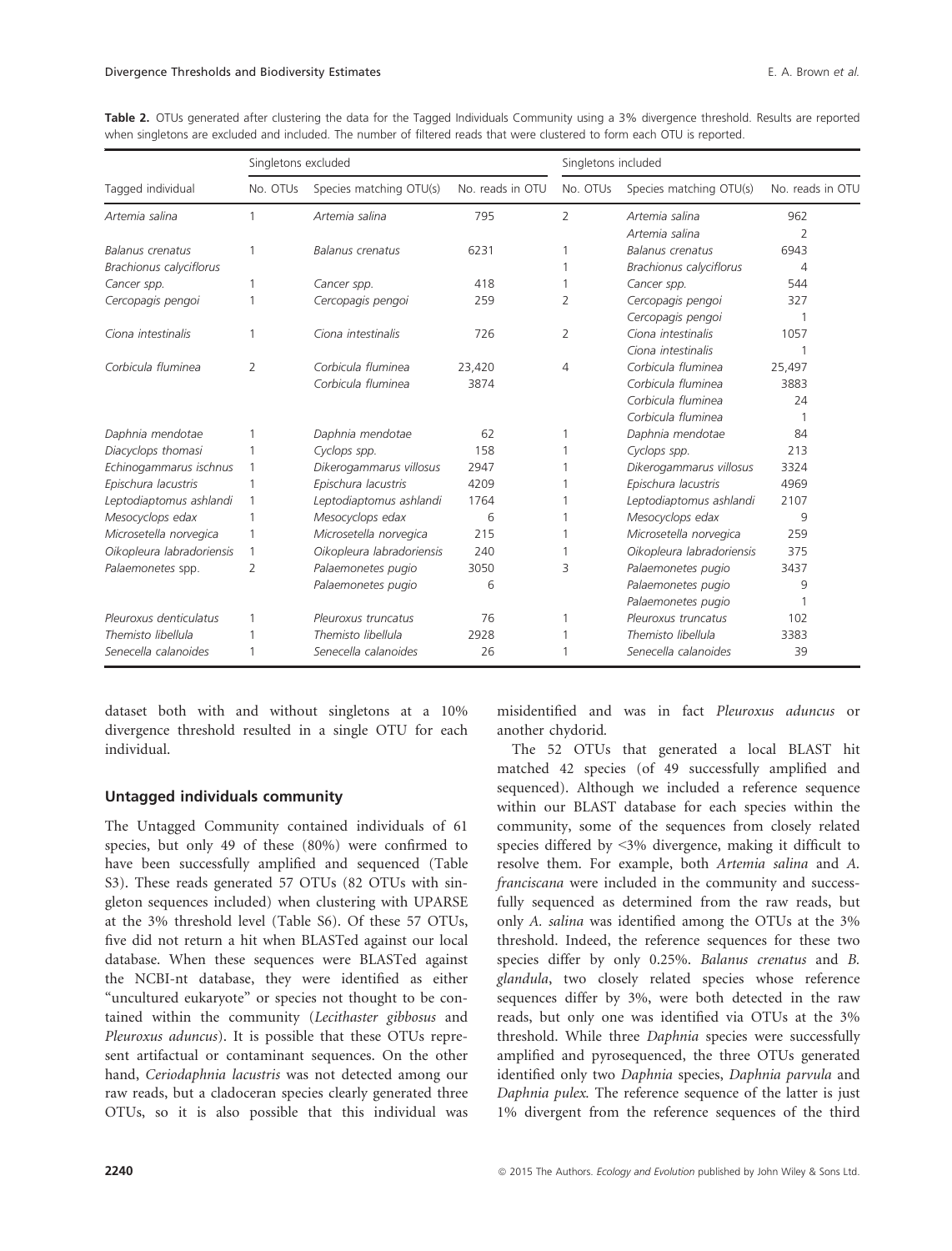species, Daphnia pulicaria. Similarly, three OTUs matching Gammarus were generated, but only two of the three Gammarus species sequenced were identified by these OTUs. Thus, it is clear that some closely related species will go unidentified because they will cluster together into a single OTU when a divergence threshold of 3% is used. Clustering the data without singletons using a 1% threshold did not result in detection of additional Balanus, Daphnia, or Gammarus species.

A number of individuals (Corbicula fluminea, Diaphanosoma brachyurum, Euytemora affinis, Leptodora kindtii, Macrocyclops albidus, Pseudocalanus mimus) generated two OTUs at the 3% threshold when singletons were excluded. The OTUs generated by each of these individuals were not represented by equal numbers of sequences, with the exception of Leptodora kindtii where the ratio of sequences making up each OTU was 47: 43. The ratio for the other individuals ranged from ~99.9: 0.1 to 80: 20.

When singletons were included, 25 extra OTUs were generated, but only two species from the community that were previously not found were now detected (Balanus crenatus and Chthamallus dalli) (Table S6). The number of OTUs that did not generate a hit when BLASTed against our local database also increased from five to 14 when singletons were included. When BLASTed against the NCBI-nt database, seven of these matched nontarget species, such as cercozoans and algae that were possibly found attached to or inside of the target species. Thus, it seems that including singletons in the cluster analysis often complicates the correlation of OTU number with species richness.

While clustering at a divergence threshold lower than 3% (i.e., 1% or 2%) resulted in the generation of many more OTUs, only one additional species was recovered by these OTUs (Chthamalus dalli when singletons were excluded and Limnocalanus macrurus when singletons were included; Fig. 2A), suggesting that the 3% threshold is an appropriate level for most of the species in our datasets.

#### Populations community

A total of 625,239 raw sequences were generated for the pooled Tagged and Untagged Populations Communities. Filtered sequences were subsequently separated into two datasets corresponding to the Tagged and Untagged Communities, encompassing 404,052 and 199,871 sequences, respectively, after removal of barcode and primer errors (Table 1).

#### Tagged populations community

Tagged populations consisted of 24 groups of conspecific individuals, with the number of individuals classified as low, medium, or high. The sampling location was always identical within a population, but in some cases, the different populations (e.g., low vs. high) originated from different geographic locations (Table S2). Sequences generated for each tagged population were analyzed separately to avoid clustering of sequences across populations; we analyzed each dataset as a distinct population to avoid influencing the outcome of OTU clustering due to the



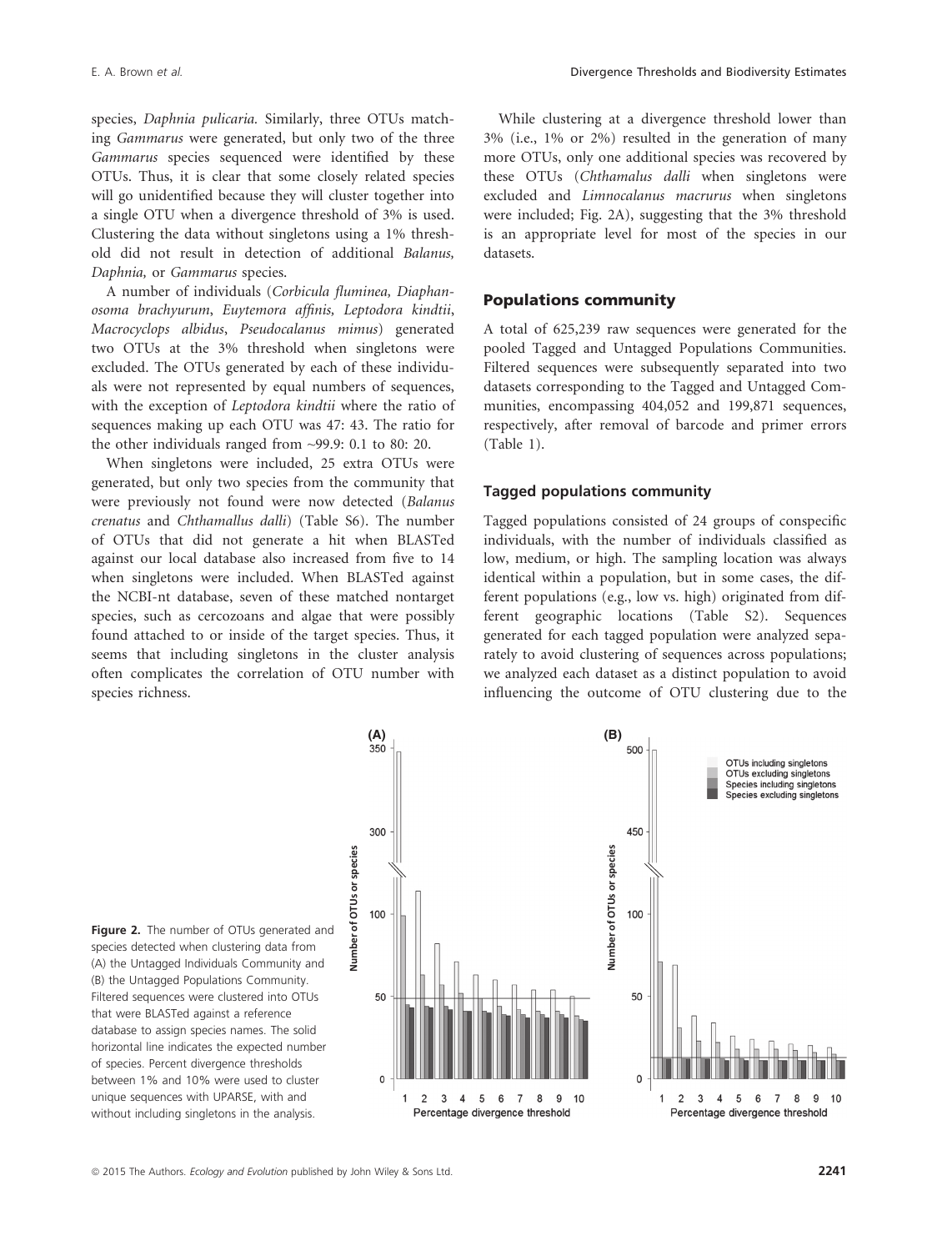presence of alleles specific to certain populations. Fifteen of the 24 populations (63%) generated a single OTU when singletons were excluded. While a number of populations generated multiple OTUs, we did not find evidence for a trend of increased number of OTUs with increased population size (Pearson's product moment correlation coefficient:  $r = 0.197$ ,  $P = 0.357$ , singletons excluded;  $r = 0.147$ ,  $P = 0.494$ , singletons included) (Table 3). In some cases (e.g., Daphnia spp.), the number of reads contributing to OTUs increased with population size, even though no additional OTUs were generated with more individuals. We pooled the populations such that each individual would contribute an equal amount of DNA. Thus, it was expected that larger populations would generate more reads, as was the case  $(r = 0.605,$  $P = 0.002$ , singletons excluded;  $r = 0.626$ ,  $P = 0.001$ , singletons included). We tested the possibility that a greater number of reads resulted in the generation of more OTUs, but found no evidence for a correlation between the number of filtered reads clustered per population and the number of OTUs produced (Pearson's correlation:  $r = 0.051$ ,  $P = 0.814$ , singletons excluded;  $r = -0.004$ ,  $P = 0.982$  singletons included).

When singletons were included, only eight of the 24 (33%) populations generated a single OTU when clustered at a 3% threshold. The maximum number of OTUs generated per population was five. The divergence threshold necessary to produce a single OTU for each population differed quite substantially in some cases and depended on whether singletons were included or excluded. Higher divergence thresholds were often necessary to produce a single OTU when singletons were included (Table 4). When examining different population sizes of the same species, little consistency was observed in the divergence thresholds necessary to generate a single OTU, with the exception of Diacyclops thomasi and Daphnia spp., for which all populations generated a single OTU at each divergence threshold >1% when singletons were excluded. For example, 5, 10, and 30 individuals of Corbicula fluminea generated 2, 1, and 5 OTUs, respectively, but 5, 9, and 30 individuals of Leptodiaptomus spp. generated 2, 2, and 1 OTUs. We aligned the representative sequences of the OTUs generated for the Corbicula fluminea and Leptodiaptomus spp. populations and found that OTUs that are highly divergent within populations are also found across populations (Fig. 3), suggesting that they could represent true biological variants.

#### Untagged populations community

Of the 14 species included in the Untagged Populations Community, 13 (93%) were successfully amplified and sequenced (Table S7). These reads generated 23 OTUs at

the default threshold of 3%, or 38 OTUs with singleton sequences included. Of the 23 OTUs generated without singletons, five did not generate BLAST hits with our local database, but when examined more closely, one of these generated a hit that was too short or of insufficient percentage identity to be classified as a good match. The 18 remaining OTUs matched 12 of the 13 (92%) species contained in the assemblage. Four species were represented by multiple OTUs when singletons were excluded (Artemia spp., Corbicula fluminea, Hyalella, and Paleamonetes spp.). With singletons included, 38 OTUs were generated and 27 of these generated BLAST hits with our local database. The additional 9 OTUs generated with singletons included matched a species already detected when singletons were excluded, and no additional species were recovered. Clustering both the singletons excluded and included datasets at divergence thresholds lower than 3% (i.e., 1% and 2%) did not result in the identification of any additional species (Fig. 2B). Thus, although the number of OTUs generated exceeds the number of species included within the community, the 3% threshold was sufficient to identify all species.

#### **Discussion**

A central analytical task in metabarcoding studies is to classify sequences as entities or OTUs that correspond to species, a process of sequence clustering sometimes termed OTU picking (Sun et al. 2012). OTU-based methods are advantageous in that they allow assignment of sequences to OTUs even when reference taxonomic information is not available. A number of different OTU clustering algorithms exist that permit exploration of the genetic diversity within communities, some of which apply more flexible divergence thresholds than the algorithm we applied here (Box 1). Regardless of how these various OTU clustering algorithms structure genetic diversity, when OTU clustering is used to estimate species richness, the relationship between genetic diversity and Linnaean species should be understood. Through the use of mock communities, some of which were amplified with tagged primers, we demonstrate a means by which to assess intra- and interspecific diversity and to examine the correspondence between OTU number and expected species. While we used 454 pyrosequencing, rather than Illumina sequencing, the method we propose is not specific to any sequencing technology.

We show that following commonly accepted conventions (i.e., using a 3% divergence threshold for OTU clustering with a robust algorithm) to analyze relatively simple datasets (i.e., the Individuals Communities) generates a relatively good correspondence between species richness and OTU number in the majority of cases;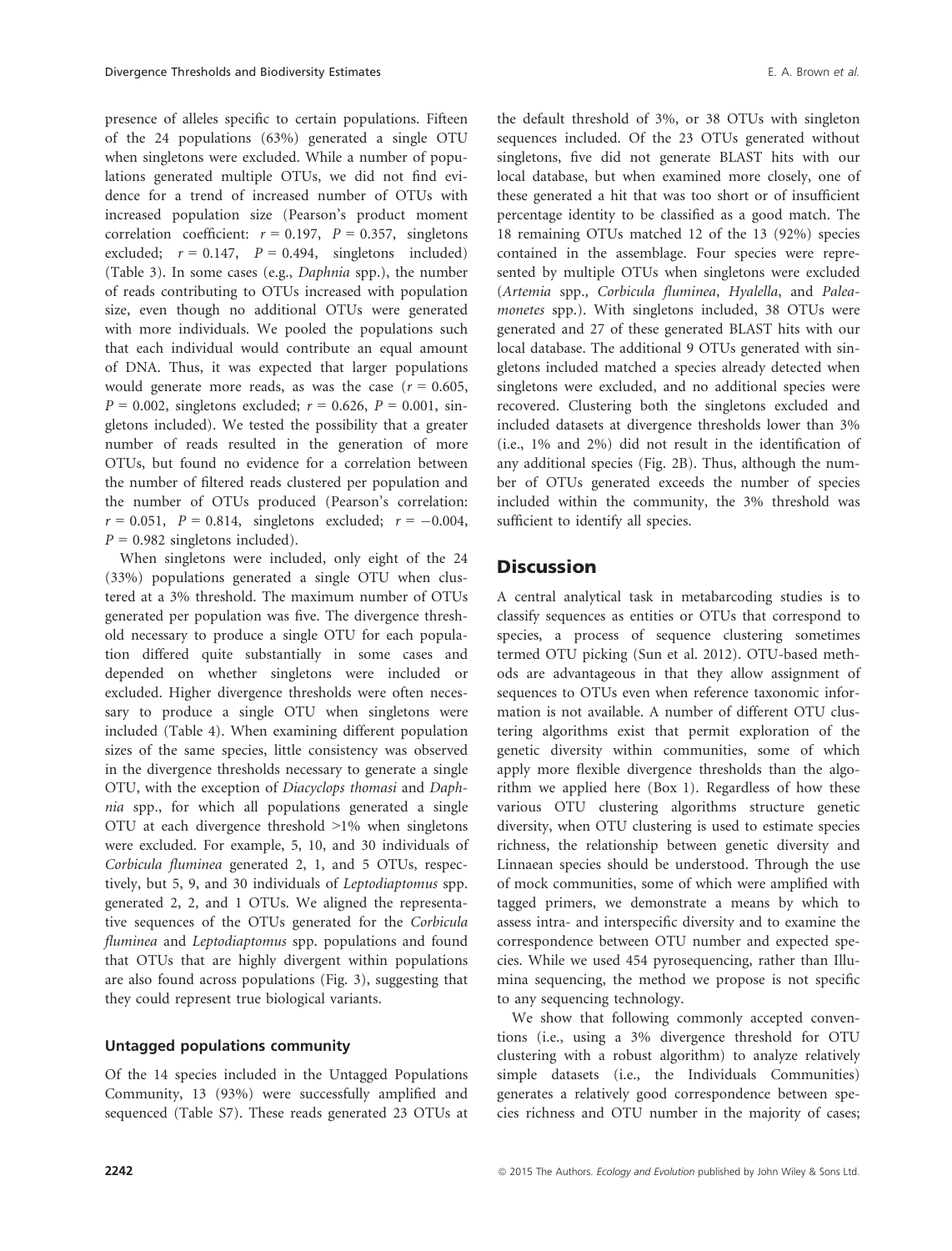Table 3. OTUs generated after clustering the data for the Tagged Populations Community using a 3% divergence threshold. Results are reported when singletons are excluded or included. The number of individuals included within each population is indicated before the species name. For example, "5 x" indicates that five individuals were present. The number of filtered reads that were clustered to form each OTU is reported.

|                                      |                | Singletons excluded       |                     | Singletons included |                           |                     |
|--------------------------------------|----------------|---------------------------|---------------------|---------------------|---------------------------|---------------------|
| Tagged population                    | No. OTUs       |                           | No. reads<br>in OTU | No. OTUs            |                           | No. reads<br>in OTU |
|                                      |                | Species matching OTU(s)   |                     |                     | Species matching OTU(s)   |                     |
| $5 \times$ Corbicula fluminea        | $\overline{2}$ | Corbicula fluminea        | 14,849              | 3                   | Corbicula fluminea        | 15,197              |
|                                      |                | Corbicula fluminea        | 11                  |                     | Corbicula fluminea        | 12                  |
|                                      |                |                           |                     |                     | Corbicula fluminea        | 2                   |
| $10 \times$ Corbicula fluminea       | 1              | Corbicula fluminea        | 1465                | 3                   | Corbicula fluminea        | 1735                |
|                                      |                |                           |                     |                     | Corbicula fluminea        | 3                   |
|                                      |                |                           |                     |                     | Corbicula fluminea        | 1                   |
| $30 \times$ Corbicula fluminea       | 5              | Corbicula fluminea        | 14,922              | 5                   | Corbicula fluminea        | 17,334              |
|                                      |                | Corbicula fluminea        | 36                  |                     | Corbicula fluminea        | 50                  |
|                                      |                | Corbicula fluminea        | 30                  |                     | Corbicula fluminea        | 36                  |
|                                      |                | Corbicula fluminea        | 9                   |                     | Corbicula fluminea        | 12                  |
|                                      |                | Corbicula fluminea        | $\overline{2}$      |                     | Corbicula fluminea        | $\overline{4}$      |
| $3 \times$ Neotrypaea californiensis | 1              | Neotrypaea californiensis | 4186                | 1                   | Neotrypaea californiensis | 4793                |
| $5 \times$ Balanus crenatus          | 2              | Balanus crenatus          | 2294                | $\overline{2}$      | Balanus crenatus          | 2863                |
|                                      |                | Balanus glandula          | 503                 |                     | Balanus glandula          | 746                 |
| $10 \times$ Balanus crenatus         | 2              | Balanus crenatus          | 19,560              | 2                   | Balanus crenatus          | 20,842              |
|                                      |                | Balanus glandula          | 2827                |                     | Balanus glandula          | 2963                |
| $17 \times$ Balanus spp.             | 1              | <b>Balanus crenatus</b>   | 8888                | 1                   | Balanus crenatus          | 9765                |
| $5 \times$ Crangonyx                 | 1              | Crangonyx spp.            | 2326                | 1                   | Crangonyx spp.            | 2631                |
| $10 \times$ Hyalella clade 8         | 3              | Hyalella azteca           | 1681                | 3                   | Hyalella azteca           | 2164                |
|                                      |                | Hyalella azteca           | 603                 |                     | Hyalella azteca           | 643                 |
|                                      |                | Hyalella azteca           | 54                  |                     | Hyalella azteca           | 71                  |
| $5 \times$ Daphnia mendotae          | 1              | Daphnia mendotae          | 3901                | 2                   | Daphnia mendotae          | 4454                |
|                                      |                |                           |                     |                     | Daphnia pulex             | 1                   |
| $10 \times$ Daphnia pulex            | 1              | Daphnia pulex             | 12,825              | 1                   | Daphnia pulex             | 13,394              |
| $31 \times$ Daphnia pulex            | 1              | Daphnia pulex             | 30,041              | 1                   | Daphnia pulex             | 31,495              |
| $5 \times$ Leptodiaptomus minutus    | $\overline{2}$ | Leptodiaptomus sicilis    | 12,104              | 4                   | Leptodiaptomus sicilis    | 12,901              |
|                                      |                | Leptodiaptomus sicilis    | 4                   |                     | Leptodiaptomus sicilis    | 8                   |
|                                      |                |                           |                     |                     | Leptodiaptomus sicilis    | 8                   |
|                                      |                |                           |                     |                     | Leptodiaptomus sicilis    | 1                   |
| $9 \times$ Leptodiaptomus sicilis    | 2              | Leptodiaptomus sicilis    | 3697                | 3                   | Leptodiaptomus sicilis    | 2884                |
|                                      |                | Leptodiaptomus sicilis    | 10                  |                     | Leptodiaptomus sicilis    | 2190                |
|                                      |                |                           |                     |                     | Leptodiaptomus sicilis    | 14                  |
| $30 \times$ Leptodiaptomus minutus   | 1              | Leptodiaptomus sicilis    | 38,038              | $\overline{2}$      | Leptodiaptomus sicilis    | 39,947              |
|                                      |                |                           |                     |                     | Leptodiaptomus sicilis    | $\mathbf{1}$        |
| $5 \times$ Diacyclops thomasi        | 1              | Diacyclops bicuspidatus   | 565                 | 1                   | Diacyclops bicuspidatus   | 860                 |
| $8 \times$ Diacyclops thomasi        | 1              | Diacyclops bicuspidatus   | 1343                | 1                   | Diacyclops bicuspidatus   | 1832                |
| $27 \times$ Diacyclops thomasi       | 1              | Diacyclops bicuspidatus   | 26,959              | 1                   | Diacyclops bicuspidatus   | 28,075              |
| $5 \times$ Leptodora kindtii         | 1              | Leptodora kindtii         | 10,915              | 2                   | Leptodora kindtii         | 6564                |
|                                      |                |                           |                     |                     | Leptodora kindtii         | 4870                |
| $10 \times$ Leptodora kindtii        | 1              | Leptodora kindtii         | 2807                | 3                   | Leptodora kindtii         | 3441                |
|                                      |                |                           |                     |                     | Leptodora kindtii         | 93                  |
|                                      |                |                           |                     |                     | Leptodora kindtii         | 1                   |
| $28 \times$ Leptodora kindtii        | 2              | Leptodora kindtii         | 10,310              | 4                   | Leptodora kindtii         | 12,246              |
|                                      |                | Leptodora kindtii         | 13                  |                     | Leptodora kindtii         | 117                 |
|                                      |                |                           |                     |                     | Leptodora kindtii         | 73                  |
|                                      |                |                           |                     |                     | Leptodora kindtii         | 19                  |
| $5 \times$ Limnoperna fortunei       | 1              | Limnoperna fortunei       | 3048                | 2                   | Limnoperna fortunei       | 3387                |
|                                      |                |                           |                     |                     | Limnoperna fortunei       | 1                   |
| $10 \times$ Limnoperna fortunei      | 2              | Limnoperna fortunei       | 15,569              | 3                   | Limnoperna fortunei       | 16,088              |
|                                      |                | Limnoperna fortunei       | 445                 |                     | Limnoperna fortunei       | 577                 |
|                                      |                |                           |                     |                     | Limnoperna fortunei       | 6                   |
| $30 \times$ Limnoperna fortunei      | 1              | Limnoperna fortunei       | 3924                | 2                   | Limnoperna fortunei       | 4593                |
|                                      |                |                           |                     |                     | Limnoperna fortunei       | 2                   |
|                                      |                |                           |                     |                     |                           |                     |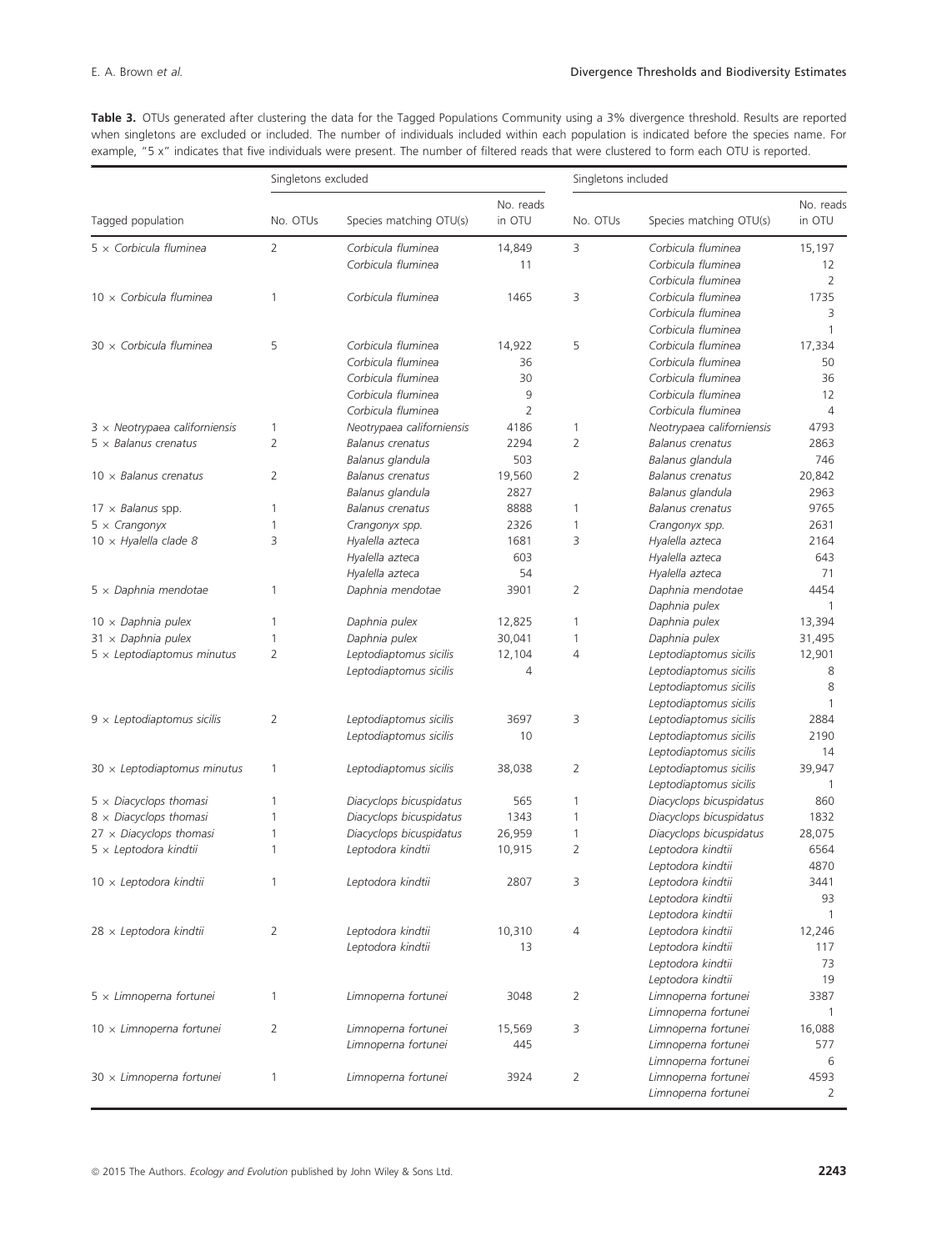Table 4. Lowest percentage divergence thresholds required to generate a single OTU when clustering data for the 24 populations in the Tagged Populations Community. The number of individuals included within each population is indicated before the species name. For example, "5 x" indicates that five individuals were present. Note that >10% indicates that multiple OTUs were still generated even when applying a 10% divergence threshold.

|                                      |                        | Percentage identity required<br>to generate a single OTU |  |  |
|--------------------------------------|------------------------|----------------------------------------------------------|--|--|
|                                      | Singletons<br>excluded | Singletons<br>included                                   |  |  |
| $5 \times$ Corbicula fluminea        | 8                      | 8                                                        |  |  |
| $10 \times$ Corbicula fluminea       | 3                      | 8                                                        |  |  |
| $30 \times$ Corbicula fluminea       | 9                      | 9                                                        |  |  |
| $3 \times$ Neotrypaea californiensis | $\overline{2}$         | 3                                                        |  |  |
| $5 \times$ Balanus crenatus          | 4                      | 6                                                        |  |  |
| $10 \times$ Balanus crenatus         | 4                      | $\overline{4}$                                           |  |  |
| $17 \times$ Balanus spp.             | 3                      | 3                                                        |  |  |
| $5 \times$ Crangonyx                 | 1                      | $\overline{2}$                                           |  |  |
| $10 \times$ Hyalella clade 8         | 5                      | 6                                                        |  |  |
| $5 \times$ Daphnia mendotae          | $\overline{2}$         | >10                                                      |  |  |
| $10 \times$ Daphnia pulex            | $\overline{2}$         | 3                                                        |  |  |
| $31 \times$ Daphnia pulex            | $\overline{2}$         | 3                                                        |  |  |
| $5 \times$ Leptodiaptomus minutus    | 4                      | 4                                                        |  |  |
| $9 \times$ Leptodiaptomus sicilis    | 5                      | 5                                                        |  |  |
| $30 \times$ Leptodiaptomus minutus   | 3                      | 10                                                       |  |  |
| $5 \times$ Diacyclops thomasi        | 1                      | $\overline{2}$                                           |  |  |
| $8 \times$ Diacyclops thomasi        | 2                      | 3                                                        |  |  |
| $27 \times$ Diacyclops thomasi       | 2                      | 3                                                        |  |  |
| $5 \times$ Leptodora kindtii         | 3                      | 4                                                        |  |  |
| $10 \times$ Leptodora kindtii        | 2                      | >10                                                      |  |  |
| $28 \times$ Leptodora kindtii        | 5                      | 5                                                        |  |  |
| $5 \times$ Limnoperna fortunei       | 2                      | 5                                                        |  |  |
| $10 \times$ Limnoperna fortunei      | 6                      | >10                                                      |  |  |
| $30 \times$ Limnoperna fortunei      | 2                      | 4                                                        |  |  |

74–84% of tagged species (Table 2) and 59–73% of untagged genera/families (Table S6) showed a 1:1 correspondence. However, when multiple individuals of the same species were present within a sample and singletons were included in the clustering analysis, only about one-third of the tagged species (Table 3) and untagged genera/families (Table S7) generated a 1:1 correspondence between OTU number and the expected number of species. Our findings thus support previous work (e.g., Behnke et al. 2011) that demonstrated difficulty in using a single divergence threshold to define OTUs when examining complex communities consisting of phylogenetically divergent groups.

When analyzing the Tagged Individuals Community dataset, the 3% divergence threshold generated strong correspondence between OTU and species number, with 84% of individuals generating a single OTU when singletons were excluded and 74% when singletons were included (Table 2). However, to generate a single OTU

for all individuals, we had to use an unreasonably high divergence threshold (10%). Applying such a threshold when analyzing metabarcoding data from a natural, complex community would result in OTUs shared between closely related species, such that OTU number would underestimate species richness. When analyzing the Tagged Populations Community dataset, the 3% divergence threshold generated results that were less clear. While the majority (63%) of tagged populations generated a single OTU with singletons excluded (33% with singletons included), the number of OTUs generated from populations of the same species but of different sizes varied extensively (Table 3). OTU number did not increase with population size, suggesting that sampling more individuals does not necessarily lead to increased levels of intraspecific variance. Our findings may instead represent an effect of random sampling of alleles across populations, which sometimes differ in origin and thus in demographic history. If levels of intra-individual variation are high, the inclusion by chance of an individual with a divergent genotype in a "smaller" population may result in the generation of more OTUs than would be generated from a larger population. For example, Corbicula fluminea demonstrated high levels of both intra-individual and within-population variation across our datasets. We also found that divergent OTUs were shared across Corbicula populations, suggesting that such variation is unlikely to be generated by sequence or PCR errors.

The need for such high percentage divergence thresholds to generate a single OTU for some species is also affected by the method employed by the UPARSE-OTU algorithm to calculate sequence divergence (Flynn et al. 2015; THIS ISSUE). The indel rate is known to be high in the V4 region of 18S, and if sequences are not aligned before they are trimmed to the same length, as was the case here, the presence of internal indels will result in terminal gaps between sequences of the same overall length. The UPARSE-OTU algorithm considers terminal gaps to be differences, and thus the inclusion of both an indel and a terminal gap when calculating sequence divergence may drive divergence above 3% and cause the generation of multiple OTUs at this threshold. The UPARSE manual clearly warns users about analyzing globally alignable sequences, with a recommendation to trim reads to a fixed length unless full-length amplicons of high quality that reach the reverse primer are retained. We chose to trim our reads at a fixed length because of the extensive length variation in the V4 region of eukaryotes, which can vary among species by hundreds of nucleotides (Choe et al. 1999; Giribet and Wheeler 2001; Wuyts et al. 2001; Milyutina et al. 2001). It is not possible to design V4 primers that will generate an amplicon of at least 400 bp that can be completely sequenced in all eukaryotic species.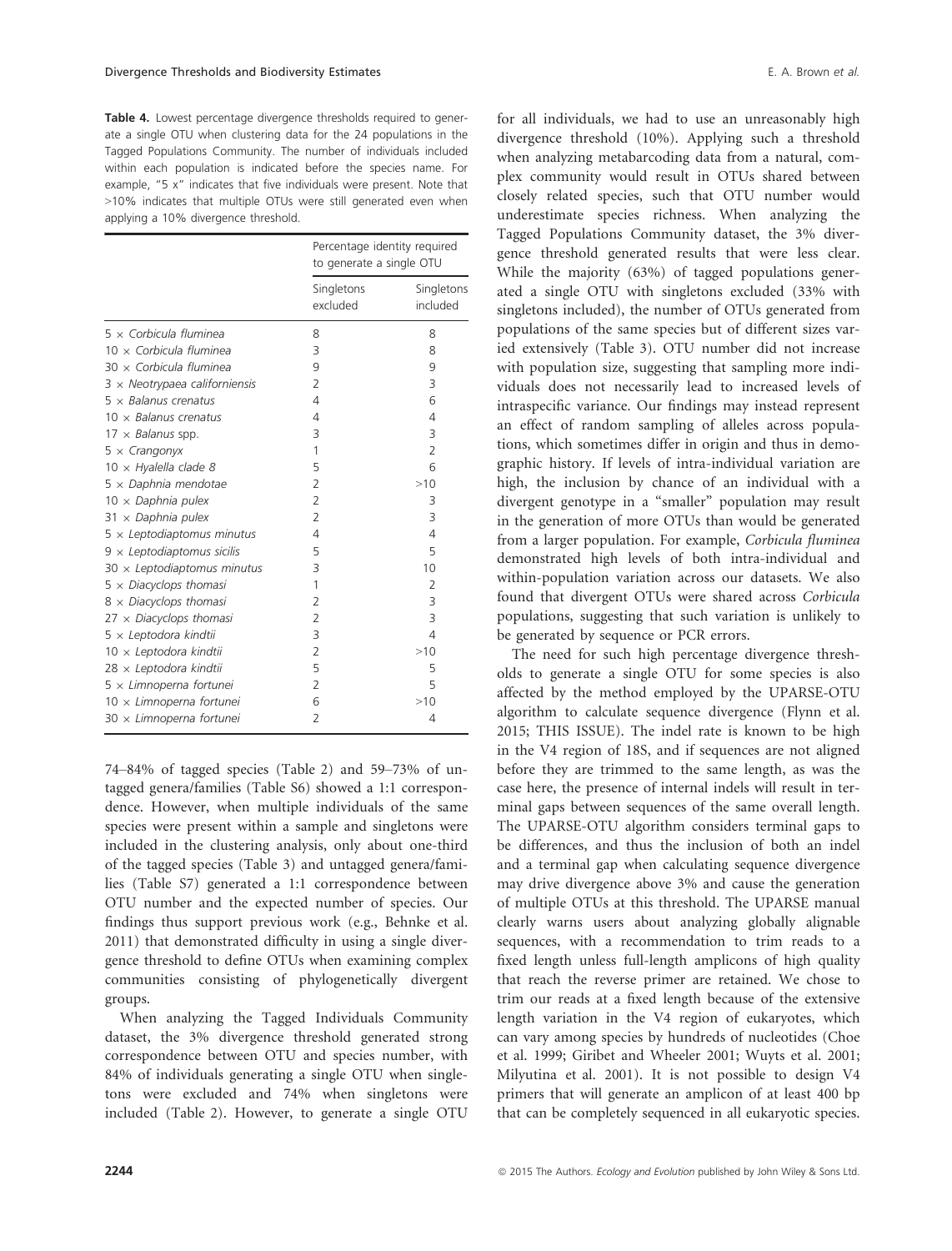



Thus, the most viable alternative is to generate a  $\sim$ 400-bp amplicon in species with short V4 regions and then trim all the sequences to 400 bp.

We found that indels can generate high intraspecific sequence divergence (e.g., in the case of the tagged individual of Palaemonetes spp.), but base pair substitutions can also contribute to divergent OTUs (e.g., in the case of the tagged individual of Corbicula fluminea and the populations of Corbicula and Leptodiaptomus spp.). Further examination of the sequence variants present within our data and their impact on OTU clustering is currently underway. lt is difficult to distinguish between sequencing artifacts and intragenomic variation, and while pyrosequencing is known to have high error rates in homopolymer regions (which could introduce artificial gaps), the presence of indels that occur in nature will likely have an impact on OTU clustering in any study that examines length variable markers, such as the rRNA genes. For example, intraspecific length variation is not uncommon in the V4 region (Crease and Taylor 1998). A survey of the V7 region of 134 individual Daphnia obtusa from 33 ponds across the U.S.A. also revealed extensive intragenomic length variation (McTaggart and Crease 2009). Individuals contained up to six length variants, which differed from one another by as much as 14 bp. The average was 2.6 variants per individual. Here, we found that an individual Leptodora contained two alleles (OTUs) in nearly equal frequency (47:43), and these alleles differed by one transversion and 1-bp or 2-bp indels at five sites. We also identified a number of length variable alleles at lower relative frequencies. In their study of *D. obtusa*, McTaggart and Crease (2009) identified both common and rare variants. Although intragenomic length variation does not affect all taxa to the same extent, it will inflate biodiversity estimates in some groups if it is not taken into consideration.

Other types of sequence errors (i.e., those not involving indels) could be interpreted as representing unique haplotypes (Sogin et al. 2006), and may even drive sequence divergence from the most common haplotype over three percent and thus generate new OTUs, as witnessed by Decelle et al. (2014). As the number of PCR/sequencing errors per base position is expected to increase with the number of sequences generated (also referred to as sequencing depth) (Lindner et al. 2013), we assessed the relationship between OTU number and the postfiltered sequencing depth for tagged populations. We did not find a correlation, suggesting that at least some of the multiple OTUs generated by a single species represent genuine biological variants. This finding might lend support for the inclusion of singletons, which are often considered to be artifactual sequences, in OTU clustering analyses. Including singletons resulted in the generation of additional OTUs for some species that were already identified (Tables 2, 3, S6 and S7; Fig. 2), but in a few of cases, it also allowed discovery of previously undetected species. This suggests that if species are present at low abundance within the sequence data, they may be identified when singletons are included in the analysis. While we aimed to equally represent each individual within our communities,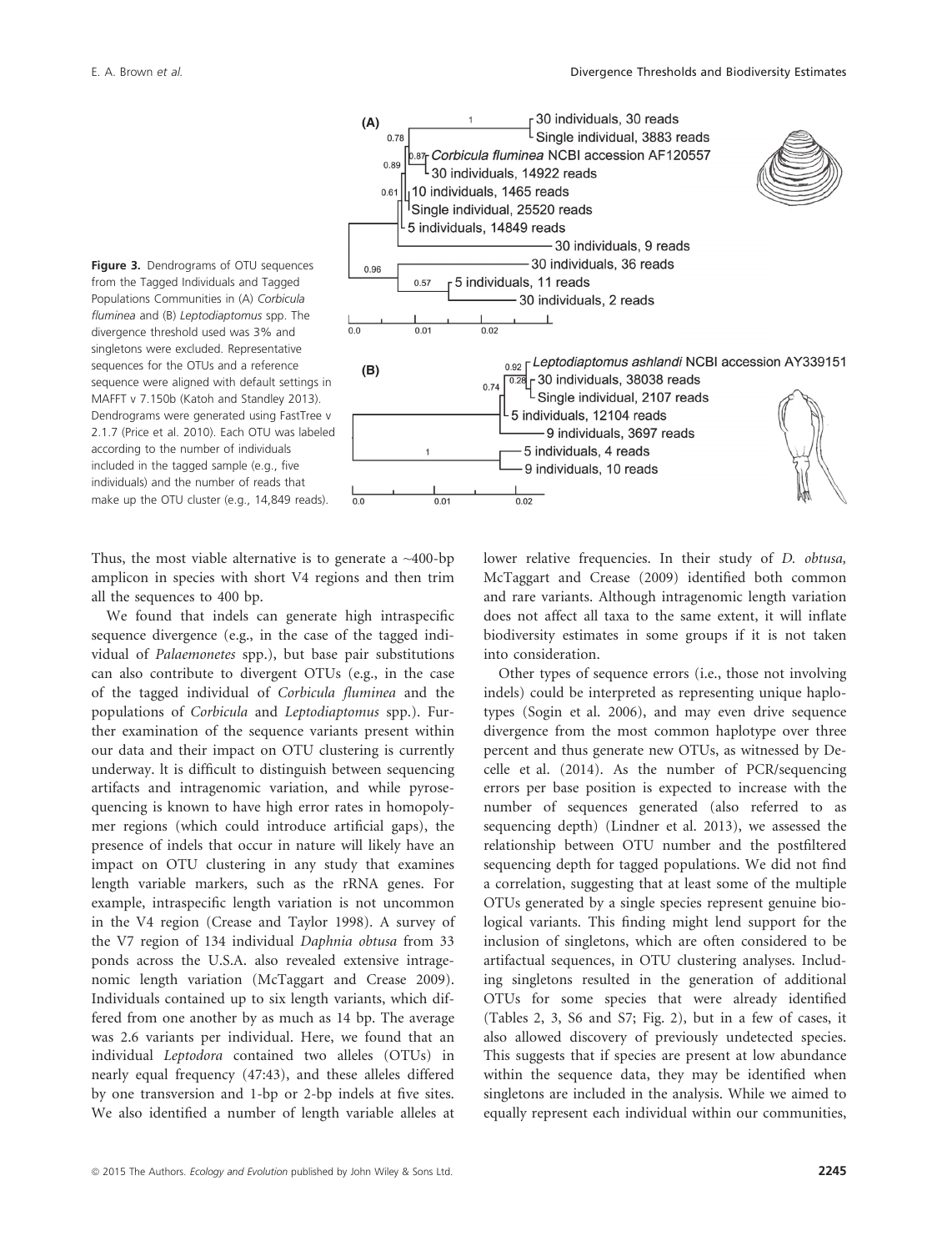Box 1. Approaches to dealing with inaccurate estimation of biodiversity due to the application of a single divergence threshold across divergent taxonomic groups when OTU clustering

## General Considerations

Artificially assembled or mock communities with known numbers of species have previously been used to validate species richness estimates generated by metabarcoding (e.g., Behnke et al. 2011; Ihrmark et al. 2012; Kermarrec et al. 2014). However, mock communities can also be used to (1) calibrate the sequence divergence threshold used to delineate species by providing group-specific thresholds and (2) evaluate the level of intra- and interspecific divergence to ensure that the former does not exceed the latter.

## Suggested Approaches

#### Experimental design

#### Amplify species with tagged primers

Our results show that mock communities could be constructed using a nested design that involves tagged primers to allow exploration of various levels of biological organization (intragenomic, intraspecific, and interspecific). This versatile approach allows separation of the sequences generated by single individuals or populations of various species or taxonomic groups. Through this approach, it becomes feasible to determine whether certain species or groups are more often over- or underestimated in species richness estimates.

#### Employ alternative metabarcode markers

The use of a single divergence threshold for OTU clustering across diverse taxonomic groups might be more appropriate when using alternative markers, such as COI, that exhibit less extensive length or nucleotide variation than the hypervariable regions of rRNA genes.

#### Classifying sequences (OTUs) into species

#### Use alternative clustering algorithms

Algorithms that avoid the use of a single "hard" threshold (such as 3%) across an entire dataset could allow the use of different divergence thresholds for some taxonomic groups. For example, CROP (Hao et al. 2011) implements a "soft" threshold method designed to infer optimal clustering results based on the natural organization of the data without setting an equal divergence threshold for every cluster. Another algorithm, Swarm (Mahe et al. 2014), takes a similar approach by first clustering highly similar amplicons iteratively using a user-defined threshold and then using internal structure and amplicon abundances of a cluster to refine the results.

#### Employ a phylogenetic approach to sort reads by major taxonomic group

Sorting quality-filtered reads or OTUs generated using a predefined generally accepted threshold by higher taxonomic groups (Order or Family levels) would allow different divergence thresholds to be applied to different groups.

#### Relate variation in rDNA sequences to secondary structure of rRNA

Overlaying the rRNA secondary structure model on filtered sequences could allow researchers to distinguish between genuine biological variation and artifactual variation or pseudogenes that represent nonfunctional gene copies (e.g., sequences that violate the secondary structure). This approach could potentially be worked into OTU clustering protocols as an additional screening for artifactual sequences. Incorporating models of sequence evolution in clustering workflows could greatly reduce the intragenomic variation detected and improve clustering efficiency.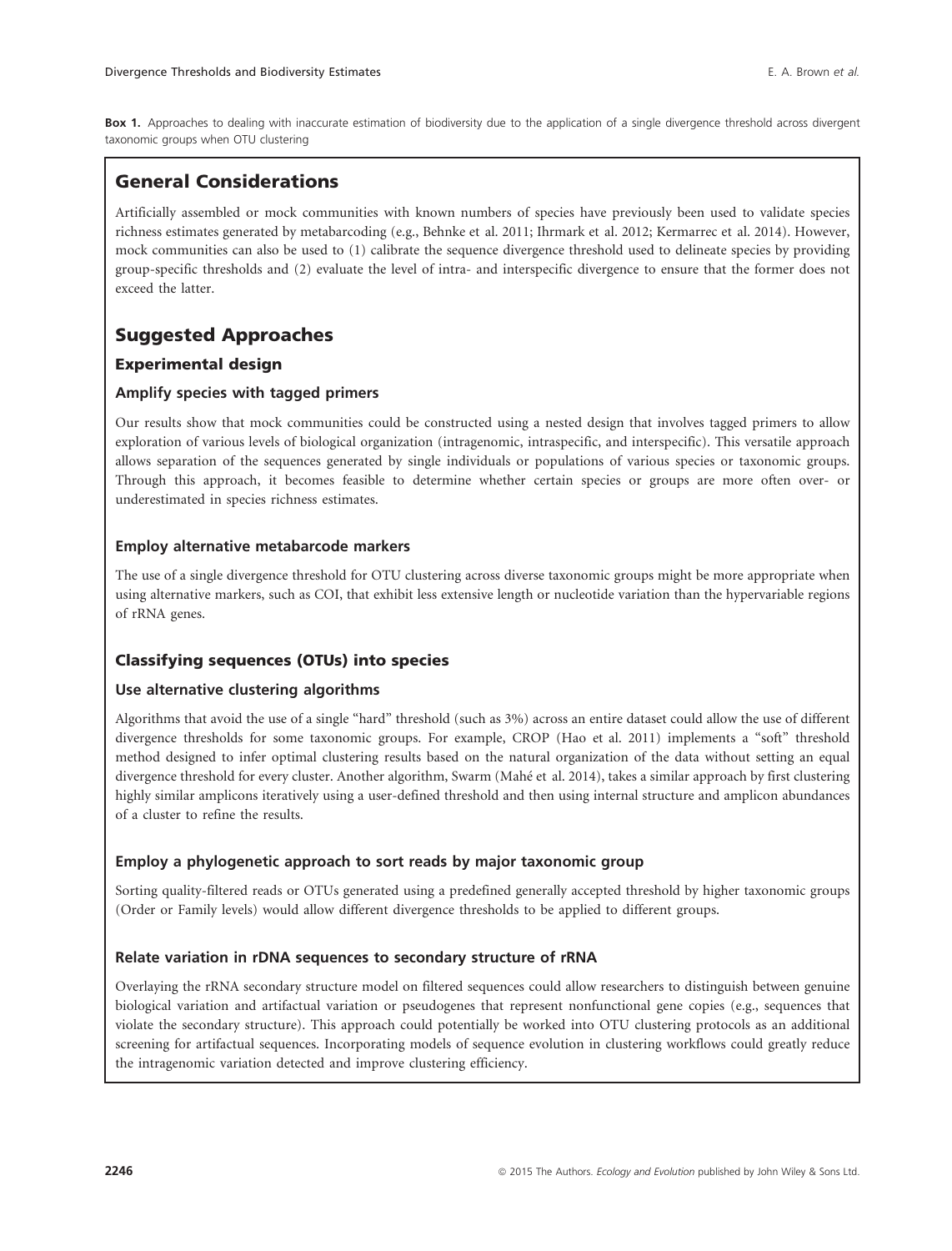rDNA copy number varies substantially between species (Prokopowick et al. 2003), and sequences from species with low rDNA copy number, low cell number per individual, and/or small body size may be underrepresented in the data. In such cases, it could be argued that retaining singletons may allow the detection of rare species. On the other hand, if the research goal is to conservatively estimate species richness based on the presence/absence rather than relative abundances, discarding singletons is strongly advised.

Overall, a maximum of five OTUs was generated from a single tagged individual or tagged population, and in some cases, even applying a divergence threshold of 10% did not generate a single OTU. The expectation of a 1:1 ratio between OTU number and species richness is therefore unrealistic, especially when working with taxonomically divergent groups and highly variable regions of rRNA genes, and when using sequence divergence calculations that treat terminal gaps as differences. Given such apparently high levels of sequence variation, a 3% dissimilarity threshold to define OTUs may result in overestimation of biodiversity if species are split into multiple OTUs, whether or not these OTUs represent genuine variants. However, applying higher thresholds (i.e., >3%) could, in some cases, result in merging of genera or even orders. Even at 3% we struggled to discriminate closely related pairs of species in the genera Artemia and Daphnia based on variation in V4 sequences. The species commonly referred to as "Artemia salina" consists of several closely related species or subspecies, with Artemia franciscana being the main North American species. Even though individuals of these two species were present in the community, as the raw reads suggest, they were collapsed into one OTU at a 3% divergence threshold, which is not surprising given the low divergence (<1%) between the sequences in our reference database. As with Artemia, Daphnia pulex and D. pulicaria are very closely related and could not be distinguished even with a 1% divergence threshold. Overall, clustering at a divergence threshold lower than 3% did not result in many more species being recovered, suggesting it may not be possible to distinguish very closely related sister species even at 1%. This finding might explain why the number of OTUs generated by both of the Untagged Communities exceeded the number of actual species, yet some species still went undetected.

#### Future directions

Our findings suggest that often OTU numbers do not reflect species richness and that alternative approaches for analyzing metabarcoding data and classifying OTUs/ species may be required (Box 1). Using mock communities and a hierarchical approach of tagging single individuals and populations, we were able to sort sequences taxonomically prior to OTU clustering (Fig. 1). This approach greatly facilitates the ability to identify the most appropriate divergence thresholds for different species or taxonomic groups, which we have shown differs across groups of zooplankton. Such group-specific thresholds could be applied when analyzing complex natural communities. For example, sequences could be sorted taxonomically post-PCR using a combination of phylogenetic approaches that evaluate the phylogenetic relationship of OTUs and taxonomic assignment by BLASTing against comprehensive sequence databases. Reads sorted by broad taxonomic groups could then be clustered into OTUs using user-defined group-specific thresholds (Box 1). If an appropriate threshold is not known, a wide range of divergence threshold values could be explored. At each threshold, the resulting OTUs could be BLASTed against a comprehensive database to assess whether a 1:1 correspondence between OTU and Linnaean species is achieved. This approach makes the assumption that databases are well represented and that the marker used has a sufficient gap between intra- and interspecific divergences. Our results suggest that for a few species, intraspecific divergence likely exceeds interspecific divergence. This problem may not be restricted to the V4 region of the 18S. Artifactual sequences and pseudogenes are likely to generate large intra-individual variation that could often be interpreted as "rare" biodiversity.

With this in mind, we envision an additional filtering step that could be incorporated in order to remove sequences that disrupt the secondary structure of rRNA markers. For example, OTU sequences could be mapped against the secondary structure of rRNA, with the expectation that genuine substitutions or indels may be unlikely to occur in highly conserved regions and result in changes in the secondary structure. Decelle et al. (2014) inspected alignments of V4 sequences and found that most minor variants contained substitutions that seemed to be randomly distributed and were not preferentially located in the variability hotspot region of their reference sequences. They also found that the secondary structure of the minor variants was generally different from the dominant sequence, confirming that the substitutions were probably artifactual. Given the complexity of metabarcoding datasets, we suggest that future analysis should incorporate well-developed models of sequence evolution. The application of these models would allow researchers to remove nonfunctional sequences of either biological or artifactual origin and thus reduce the generation of spurious OTUs. Such a filtering approach has the potential to further diminish the level of intragenomic variation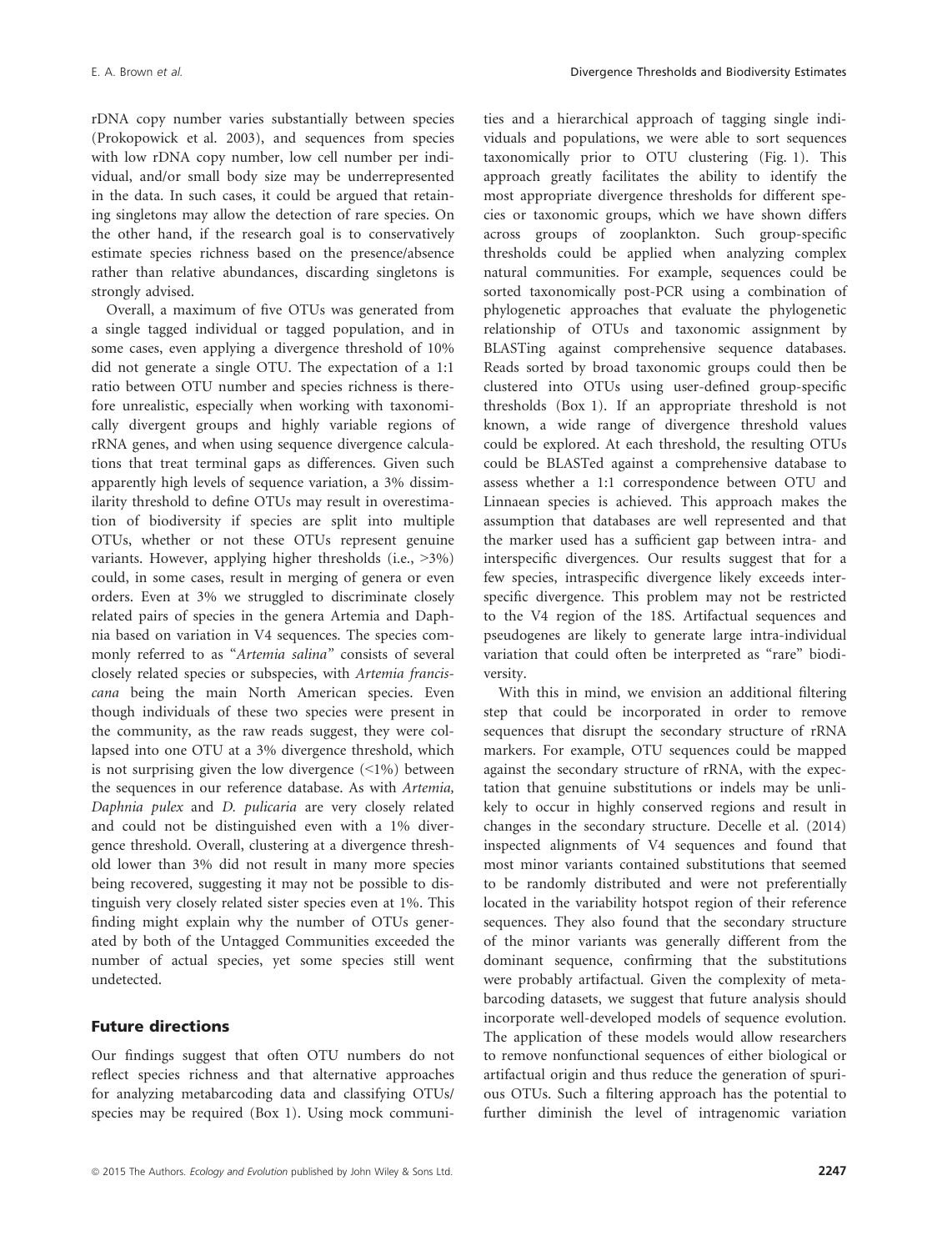detected within high-throughput datasets and thus also widen the gap between intra- and interspecific variation.

## Conclusions

Metabarcoding holds particular promise where the potential for taxonomic identification of species is limited. However, we show that when using rRNA gene sequences to describe complex communities that cover a wide taxonomic range and consist of species present at varying densities, a single sequence divergence threshold does not always generate good correspondence between OTU number and species richness. We advocate sorting reads taxonomically prior to OTU clustering, and using a flexible divergence threshold. Issues related to the use of a uniform divergence threshold may be less extensive if alternative markers are applied that are less prone to length variation than the rRNA genes (Box 1). rDNA markers are often used for metabarcoding studies due to their high copy number, but this asset becomes disadvantageous if intragenomic variation creates a substantial number of spurious OTUs. The presence of indels within rRNA gene sequences may also cause problems during OTU clustering if gaps are not appropriately treated (Flynn et al. 2015; THIS ISSUE). Considering the nature of rRNA genes (McTaggart and Crease, 2005; McTaggart and Crease 2009; Nyaku et al. 2013), the issues raised here are likely to affect any study that applies these markers, regardless of the particular HTS technology employed. Given the conceptual and practical difficulty in translating OTUs to species, we argue that alternative approaches should also be considered when attempting to describe community composition.

## Acknowledgments

We thank C. Abbott, S. Adamowicz, T. Therriault, and A. Zhan for helpful discussions. We would like to acknowledge J. Flynn for her assistance in the laboratory and inspiring discussions. The following people provided specimens: J. Adams, E. Briski, F. Chan, T. Chin, S. Curry, E. Cvetanovska, S. Ghabooli, H. Hayford, A. Locke, A. Loria, K. Millette, A. Radulovici, T. Snell, C. Van Overdijk, G. Weithoff, J. Witt, R. Young. We also thank Robert Edgar for his help and guidance in the use of UPARSE. This research was supported by the NSERC Canadian Aquatic Invasive Species Network (CAISN) and Discovery grants to HJM and MEC, and by the NSERC CREATE training program in Aquatic Ecosystem Health to MEC.

## Conflict of Interest

None declared.

## Data Accessibility

The 454 data generated in this study have been deposited in the Sequence Read Archive. Accession numbers are shown in Tables S1-S4. Sanger sequences are provided in Table S5.

#### References

- Altschul, S. F., W. Gish, W. Miller, E. W. Myers, and D. J. Lipman. 1990. Basic local alignment search tool. J. Mol. Biol. 215:403–410.
- Ambrose, C. D., and T. J. Crease. 2011. Evolution of the nuclear ribosomal DNA intergenic spacer in four species of the Daphnia pulex complex. BMC Genet. 12:13.
- Averbeck, K. T., and T. H. Eickbush. 2005. Monitoring the mode and tempo of concerted evolution in Drosophila melanogaster rDNA locus. Genetics 171:1837–1846.
- Bachy, C., J. R. Dolan, P. López-García, P. Deschamps, and D. Moreira. 2013. Accuracy of protist diversity assessments: morphology compared with cloning and direct pyrosequencing of 18S rRNA genes and ITS regions using the conspicuous tintinnid ciliates as a case study. ISME J. 7:244–255.
- Behnke, A., M. Engel, R. Christen, M. Nebel, R. R. Klein, and T. Stoeck. 2011. Depicting more accurate pictures of protistan community complexity using pyrosequencing of hypervariable SSU rRNA gene regions. Environ. Microbiol. 13:340–349.
- Bik, H. M., D. L. Porazinska, S. Creer, J. Gregory Caporaso, R. Knight, and W. Kelley Thomas. 2012. Sequencing our way towards understanding global eukaryotic biodiversity. Trends Ecol. Evol. 27:233–243.
- Blaalid, R., T. Carlsen, S. Kumar, R. Halvorsen, K. I. Ugland, G. Fontana, et al. 2012. Changes in the root-associated fungal communities along a primary succession gradient analysed by 454 pyrosequencing. Mol. Ecol. 21:1897–1908.
- Bonder, M. J., S. Abeln, E. Zaura, and B. W. Brandt. 2012. Comparing clustering and pre-processing in taxonomy analysis. Bioinformatics 28:2891–2897.
- Brate, J., R. Logares, C. Berney, D. Kristofer Ree, D. Klaveness, K. S. Jakobsen, and K. Shalchian-Tabrizi. 2010. Freshwater Perkinsea and marine-freshwater colonisations revealed by pyrsoequencing and phylogeny of environmental rDNA. ISME J, 4:1144–1153.
- Buée, M., M. Reich, C. Murat, E. Morin, R. H. Nilsson, S. Uroz, et al. 2009. 454 Pyrosequencing analyses of forest soils reveal an unexpectedly high fungal diversity. New Phytol. 184:449–456.
- Choe, C. P., J. M. Hancock, U. W. Hwang, and W. Kim. 1999. Analysis of the primary sequence and secondary structure of the unusually long SSU rRNA of the soil bug, Armadillidium vulgare. J. Mol. Evol. 49:798–805.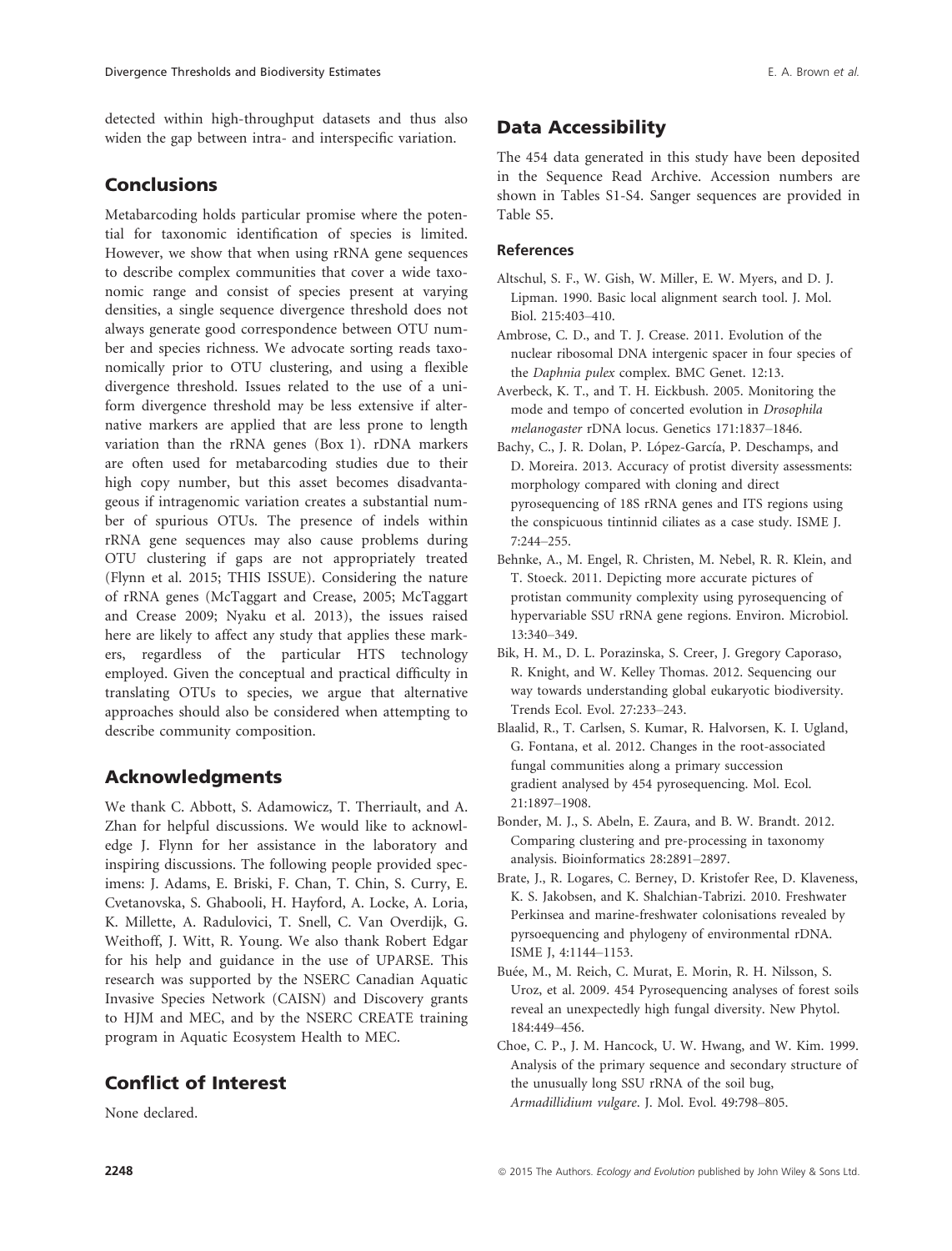Crease, T. J., and D. J. Taylor. 1998. The origin and evolution of variable region helices in V4 and V7 of the small subunit ribosomal RNA of branchiopod crustaceans. Mol. Biol. Evol. 15:1430–1446.

Cristescu, M. E. 2014. From barcoding single individuals to metabarcoding biological communities: towards an integrative approach to the study of global biodiversity. Trends Ecol. Evol. 29:566–571.

Davey, M. L., E. Heegaard, R. Halvorsen, M. Ohlson, and H. Kauserud. 2012. Seasonal trends in the biomass and structure of bryophyte-associated fungal communities explored by 454-pyrosequencing. New Phytol. 195:844– 856.

Decelle, J., S. Romac, E. Sasaki, F. Not, and F. Mahe. 2014. Intracellular diversity of the V4 and V9 regions of the 18S rRNA in marine protists (Radiolarians) assessed by highthroughput sequencing. PLoS ONE 9:e104297.

Diaz, P. I., A. K. Dupuy, L. Abusleme, B. Reese, C. Obergfell, L. Choquette, et al. 2012. Using high throughput sequencing to explore the biodiversity in oral bacterial communities. Mol. Oral Microbiol. 27:182–201.

Eagle, S. H. C., and T. J. Crease. 2012. Copy number variation of ribosomal DNA and Pokey transposons in natural populations of Daphnia. Mob. DNA 3:e4.

Edgar, R. C. 2013. UPARSE: highly accurate OTU sequences from microbial amplicon reads. Nat. Methods 10:996–998.

Edgar, R. C., B. J. Haas, J. C. Clememte, C. Quince, and R. Knight. 2011. UCHIME improves sensitivity and speed of chimera detection. Bioinformatics 27:2194–2200.

Egge, E., L. Bittner, T. Andersen, S. Audic, C. de Vargas, and B. Edvardsen. 2013. 454 Pyrosequencing to describe microbial eukaryotic community composition, diversity and relative abundance: a test for marine haptophytes. PLoS ONE 8:e74371.

Flynn, J. M., E. A. Brown, F. J. J. Chain, H. J. MacIsaac, and M. E. Cristescu. 2015. Towards accurate molecular identification of species in complex environmental samples: testing the performance of sequence filtering and clustering methods. Ecol. Evol. THIS ISSUE.

Fonseca, V. G., G. R. Carvalho, W. Sung, H. F. Johnson, D. M. Power, S. P. Neill, et al. 2010. Second-generation environmental sequencing unmasks marine metazoan biodiversity. Nat. Commun. 1:98.

Gaspar, J. M., and W.K. Thomas. 2013. Assessing the consequences of denoising marker-based metagenomic data. PLoS ONE 8:e60458.

Giribet, G., and W. Wheeler. 2001. Some unusual smallsubunit ribosomal RNA sequences of metazoans. American Museum Novitates Number 3337, 1–16.

Hadziavdic, K., K. Lekang, A. Lanzen, I. Jonassen, E. M. Thompson, and C. Troedsson. 2014. Characterisation of the 18S rRNA gene for designing universal eukaryote specific primers. PLoS ONE 9:e87624.

Hao, X., R. Jiang, and T. Chen. 2011. Clustering 16S rRNA for OTU prediction: a method of unsupervised Bayesian clustering. Bioinformatics 27:611–618.

He, L., F. Liu, V. Karuppiah, Y. Ren, and Z. Li. 2014. Comparisons of the fungal and protistan communities among different marine sponge holobionts by pyrosequencing. Microbiol. Ecol. 67:951–961.

Hebert, P. D. N., A. Cywinska, S. L. Ball, and J. R. DeWaard. 2003. Biological identifications through DNA barcodes. Proc. R. Soc. Lond. B Biol. Sci. 270:313–321.

Huber, J. A., D. B. M. Welch, H. G. Morrison, S. M. Huse, P. R. Neal, D. A. Butterfield, and M. L. Sogin. 2007. Microbial population structures in the deep marine biosphere. Science 318:97–100.

Huse, S. M., J. A. Huber, H. G. Morrison, M. L. Sogin, and D. M. Welch. 2007. Accuracy and quality of massively parallel DNA pyrosequencing. Genome Biol. 8:R143.

Huse, S. M., D. M. Welch, H. G. Morrison, and M. L. Sogin. 2010. Ironing out the wrinkles in the rare biosphere through improved OTU clustering. Environ. Microbiol. 12:1889–1898.

Ihrmark, K., I. T. M. Bödeker, K. Cruz-Martinez, H. Friberg, A. Kubartova, J. Schenck, et al. 2012. New primers to amplify the fungal ITS2 region – evaluation by 454 sequencing of artificial and natural communities. FEMS Microb. Ecol. 82:666–677.

James, S. A., M. J. T. O'Kelly, D. M. Carter, R. M. Davey, A. van Oudenaarden, and I. N. Roberts. 2009. Repetitive sequence variation and dynamics in the ribosomal DNA array of Saccharomyces cerevisiae as revealed by wholegenome resequencing. Genome Res. 19:626–635.

Jerde, C. L., A. R. Mahon, L. Chadderton, and D. M. Lodge. 2011. "Sight-unseen" detection of rare aquatic species using environmental DNA. Conserv. Lett. 4:150–157.

Katoh, K., and D. M. Standley. 2013. MAFFT Multiple sequence alignment software version 7: improvements in performance and usability. Mol. Biol. Evol. 30:772–780.

Kermarrec, L., A. Franc, F. Rimet, P. Chaumeil, J.-M. Frigerio, J.-F. Humbert, et al. 2014. A next-generation sequencing approach to river biomonitoring using benthic diatoms. Freshw. Sci. 33:349–363.

Kunin, V., A. Engelbrektson, H. Ochman, and P. Hugenholtz. 2010. Wrinkles in the rare biosphere: pyrosequencing errors can lead to artificial inflation of diversity estimates. Environ. Microbiol. 12:118–123.

Lindeque, P. K., H. E. Parry, R. A. Harmer, P. J. Somerfield, and A. Atkinson. 2013. Next generation sequencing reveals the hidden diversity of zooplankton assemblages. PLoS ONE 8:e81327.

Lindner, D. L., T. Carlsen, R. H. Nilsson, M. Davey, T. Schumacher, and H. Kauserud. 2013. Employing 454 amplicon pyrosequencing to reveal intragenomic divergence in the internal transcribed spacer rDNA region in fungi. Ecol. Evol. 3:1751–1764.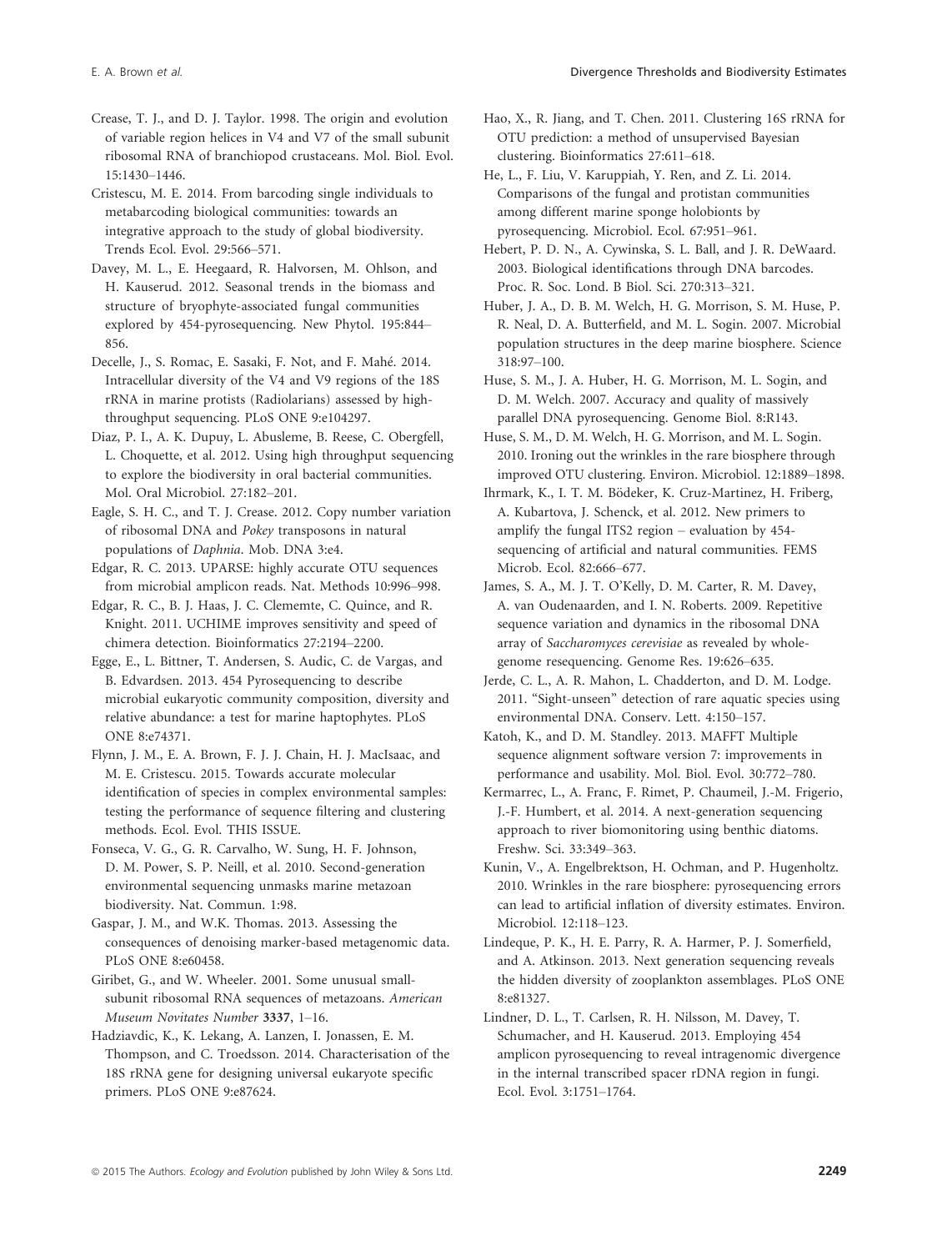Mahe, F., T. Rognes, C. Quince, C. de Vargas, and M. Dunthorn. 2014. Swarm: robust and fast clustering method for amplicon-based studies. PeerJ 2:e593.

Margulies, M., M. Egholm, W. E. Altman, S. Attiya, J. S. Bader, L. A. Bemben et al. 2005. Genome sequencing in microfabricated high-density picolitre reactors. Nature 437:376–380.

McTaggart, S. J., and T. J. Crease. 2005. Selection on the structural stability of a ribosomal RNA expansion segment in Daphnia obtusa. Mol. Biol. Evol., 22:1309–1319.

McTaggart, S. J., and T. J. Crease. 2009. Length variation in 18S rRNA expansion segment 43/e4 of Daphnia obtusa: ancient or recurring polymorphism? J. Mol. Evol. 69:142–149.

Meyerhans, A., J. P. Vartanian, and S. Wain-Hobson. 1990. DNA recombination during PCR. Nucleic Acids Res. 18:1687–1691.

Milyutina, I., V. V. Aleshin, K. A. Mikrukov, O. S. Kedrova, and N. B. Petrov. 2001. The unusually long small subunit ribosomal RNA gene found in amitochondriate amoebo agellate Pelomyxa palustris: its rRNA predicted secondary structure and phylogenetic implication. Gene 272:131–139.

Nyaku, S. T., V. R. Sripathi, R. V. Kantety, Y. Q. Gu, K. Lawrence, and G. C. Sharma. 2013. Characterisation of the two intra-individual sequence variants in the 18S rRNA gene in the plant parasitic nematode, Rotylenchulus reniformis. PLoS ONE 8:e60891.

Pedrós-Alió, C. 2007. Dipping into the rare biosphere. Science 315:253–255.

Price, M. N., P. S. Dehal, and A. P. Arkin. 2010. FastTree 2, approximately maximum-likelihood trees for large alignments. PLoS ONE 5:e9490.

Prokopowich, C. D., T. R. Gregory, and T. J. Crease. 2003. The correlation between rDNA copy number and genome size in eukaryotes. Genome 46:48–50.

Quast, C., E. Pruesse, P. Yilmaz, J. Gerken, T. Schweer, P. Yarza, et al. 2013. The SILVA ribosomal RNA gene database project: improved data processing and web-based tools. Nucleic Acids Res. 41:D590–D596.

Quince, C., A. Lanzén, T. P. Curtis, R. J. Davenport, N. Hall, I. M. Head, et al. 2009. Accurate determination of microbial diversity from 454 pyrosequencing data. Nat. Methods 6:639–641.

Quince, C., A. Lanzen, R. J. Davenport, and P. J. Turnbaugh. 2011. Removing noise from pyrosequenced amplicons. BMC Bioinformatics 12:38.

Reeder, J., and R. Knight. 2009. The 'rare biosphere': a reality check. Nat. Methods 6:636–637.

Schloss, P. D., D. Gevers, and S. L. Westcott. 2011. Reducing the effects of PCR amplification and sequencing artifacts on 16S rRNA-based studies. PLoS ONE 6:e27310.

Shade, A., C. S. Hogan, K. Klimowicz, M. Linske, P. S. McManus, and J. Handelsman. 2012. Culturing

members of the soil rare biosphere. Environ. Microbiol. 14:2247–2252.

Sogin, M. L., H. G. Morrison, J. A. Huber, D. M. Welch, S. M. Huse, P. R. Neal, et al. 2006. Microbial diversity in the deep sea and the underexplored "rare biosphere". Proc. Natl Acad. Sci. USA 103:12115–12120.

Stoeck, T., A. Behnke, R. Christen, L. Amaral-Zettler, M. J. Rodriguez-Mora, A. Chistoserdov, et al. 2009. Massively parallel tag sequencing reveals the complexity of anaerobic marine protistan community. BMC Biol. 7:72.

Sun, Y., Y. Cai, S. M. Huse, R. Knight, W. G. Farmerie, X. Wang, et al. 2012. A large-scale benchmark study of existing algorithms for taxonomy-independent microbial community analysis. Brief. Bioinform. 13:107–121.

Tedersoo, L., R. H. Nilsson, K. Abarenkov, T. Jairus, A. Sadam, I. Saar, et al. 2010. 454 Pyrosequencing and Sanger sequencing of tropical mycorrhiza fungi provide similar results but reveal substantial methodological biases. New Phytol. 188:291–301.

Wuyts, J., R. De Rijk, Y. Van de Peer, G. Pison, P. Rousseeuw, and R. De Wachter. 2000. Comparative analysis of more than 3000 sequences reveals the existence of two pseudoknots in area V4 of eukaryotic small subunit ribosomal RNA. Nucleic Acids Res. 28:4698–4708.

Wuyts, J., Y. Van de Peer, and R. De Wachter. 2001. Distribution of substitution rates and location of insertion sites in the tertiary structure of ribosomal RNA. Nucleic Acids Res. 29:5017–5028.

Zhan, A., M. Hulák, F. Sylvester, X. Huang, A. A. Abebayo, C. L. Abbott, et al. 2013. High sensitivity of 454 pyrosequencing for detection of rare species in aquatic communities. Methods Ecol. Evol. 4:558–565.

Zhu, F., R. Massana, F. Not, D. Marie, and D. Vaulot. 2005. Mapping of picoeukaryotes in marine ecosystems with a quantitative PCR of the 18S rRNA gene. FEMS Microbiol. Ecol. 53:79–92.

## Supporting Information

Additional Supporting Information may be found in the online version of this article:

Figure S1. Sequence quality (PHRED quality score) per base position for the Untagged Individuals Community dataset, as reported by FastQC (Andrews, 2010).

Table S1. Individuals included in the Tagged Individuals Community.

Table S2. Populations included in the Tagged Populations Community.

Table S3. Species included in the Untagged Individuals Community (Sequence Read Archive accession number SRX884895).